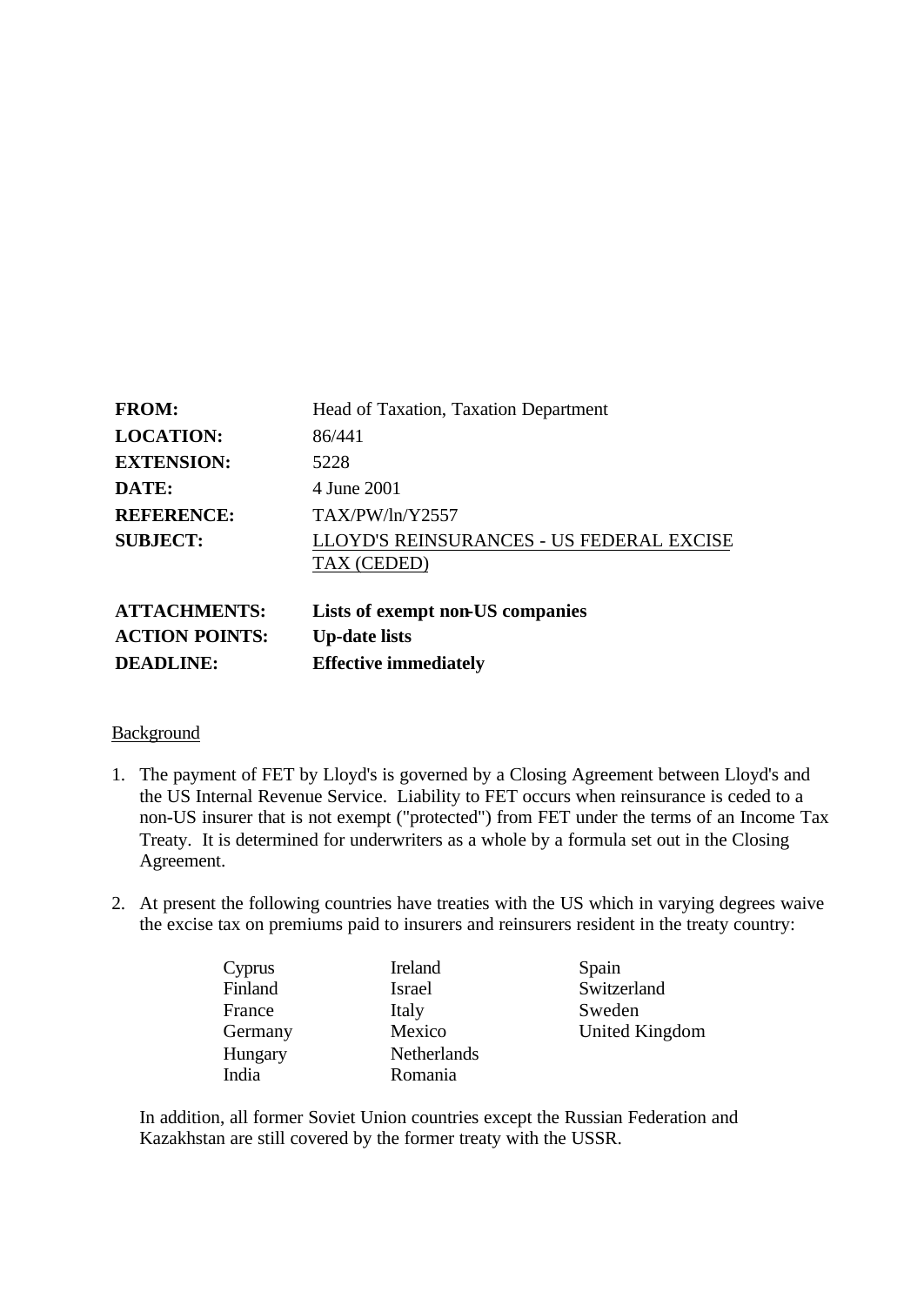- 3. This bulletin updates the details where reinsurance is ceded to
	- UK insurance companies
	- non-UK and non-US insurance companies
	- US insurers.

### UK Insurance Companies

- 4. I attach the most recent Inland Revenue list of UK insurance companies that are eligible for exemption from US Federal Excise Tax on insurance and reinsurance premiums. This list certifies that the companies were resident in the UK for the three months ended 31 December 2000, and supersedes the list issued with Market bulletin Y2356 of 8 August 2000.
- 5. UK branches of non-UK companies must either be on the Inland Revenue list to qualify for exemption or be the branch office (not subsidiary) of a foreign company that is itself eligible for exemption. In respect of UK Pools each individual company in the pool must be tested for exemption.

### Overseas Insurance Companies

- 6. Also attached is an up-dated list of exempt overseas insurance companies that we understand are currently regarded by the US Internal Revenue Service as being exempt from FET. This supersedes the list issued with Market bulletin Y2324 dated 20 June 2000.
- 7. This list also includes advice on dealing with reinsurance ceded to US insurers. Companies incorporated in the US are exempt. US branches of non-US companies are exempt either if the premiums are taxed as effectively connected US income, or if they are a branch of an exempt insurer.
- 8. Any other company that claims exemption from FET should be drawn to my attention immediately in writing and must not be treated as an exempt reinsurer until it is accepted as such in writing by Taxation Department.

This Market bulletin is being sent to all managing agents and Lloyd's brokers for the guidance of those concerned with the placing of Lloyd's syndicate reinsurances. It is also being sent to Lloyd's corporate members and their tax advisers for the guidance of those concerned with member level reinsurances.

Any queries arising from this Market bulletin should be addressed to Peter Walk on Lloyd's extension 5477.

David Clissitt Head of Taxation Taxation Department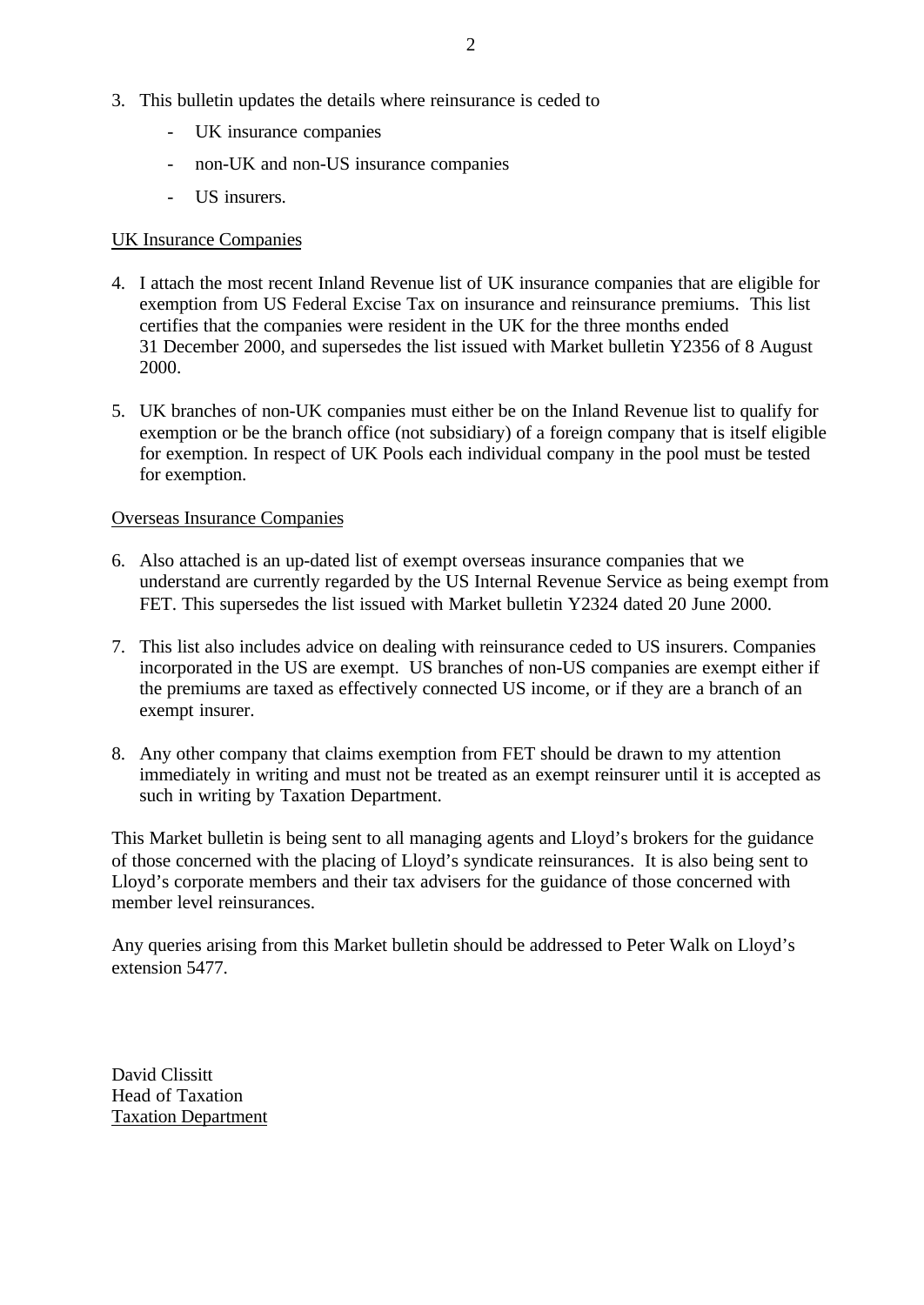## **LIST OF UNITED KINGDOM INSURANCE COMPANIES ELIGIBLE FOR EXEMPTION FROM THE US FEDERAL EXCISE TAX ON INSURANCE AND REINSURANCE PREMIUMS UNDER THE TERMS OF THE DOUBLE TAXATION CONVENTION BETWEEN THE UNITED STATES OF AMERICA AND THE UNITED KINGDOM**

[Certificate for the three months ended 31 December 2000]

| Name of Company | <b>Address of Registered Office</b> | <b>Address of</b>          |
|-----------------|-------------------------------------|----------------------------|
|                 |                                     | <b>Administrative Head</b> |
|                 |                                     | Office (if different)      |
|                 |                                     |                            |

| AA Mutual International          | Asia House              |                                  |
|----------------------------------|-------------------------|----------------------------------|
| Insurance Co Ltd                 | 31/33 Lime Street       |                                  |
|                                  | <b>LONDON EC3M 7HR</b>  |                                  |
|                                  |                         |                                  |
| AIG (Europe) UK Ltd              | 120 Fenchurch Street    | <b>Third Floor</b>               |
|                                  | <b>LONDON EC3M 5BP</b>  | Ship Canal House                 |
|                                  |                         | King Street                      |
|                                  |                         | MANCHESTER M2 4W                 |
|                                  |                         |                                  |
| AMP Fire & General Ins (NZ) ITD  | <b>Braemar House</b>    |                                  |
|                                  | 267 Union St            |                                  |
|                                  | ABERDEEN AB9 1EX.       |                                  |
|                                  |                         |                                  |
| Aegon I nsurance Co (UK) Ltd     | 136 Fenchurch Street    | Ennia House                      |
|                                  | <b>LONDON EC3M 6BL</b>  | Edenbridge                       |
|                                  |                         | <b>KENT TN8 5LY</b>              |
|                                  |                         |                                  |
| Aegon Life Assurance Co (UK) Ltd | Lanark Square           |                                  |
|                                  | Cross Harbour           |                                  |
|                                  | <b>LONDON EC14 9AS</b>  |                                  |
|                                  |                         |                                  |
| Aetna Reinsurance Co (UK) Ltd    | Forum House             |                                  |
|                                  | 15/18 Lime Street       |                                  |
|                                  | <b>LONDON EC3M 7AD</b>  |                                  |
| Alba Life Ltd                    | <b>Sidlow House</b>     | Woodhatch                        |
|                                  | Almondvale              |                                  |
|                                  |                         | Reigate<br><b>SURREY RH2 BBL</b> |
|                                  | Livingstone             |                                  |
|                                  | WEST LOTHI AN EH45 6NJ  |                                  |
| Albion Insurance Co Ltd          | <b>Plantation House</b> | <b>Albion House</b>              |
|                                  | 31/35 Fenchurch Street  | 22 Sandgate Road                 |
|                                  | <b>LONDON EC3M 3DE</b>  | <b>FOLKESTONE CT20 1DR</b>       |
|                                  |                         |                                  |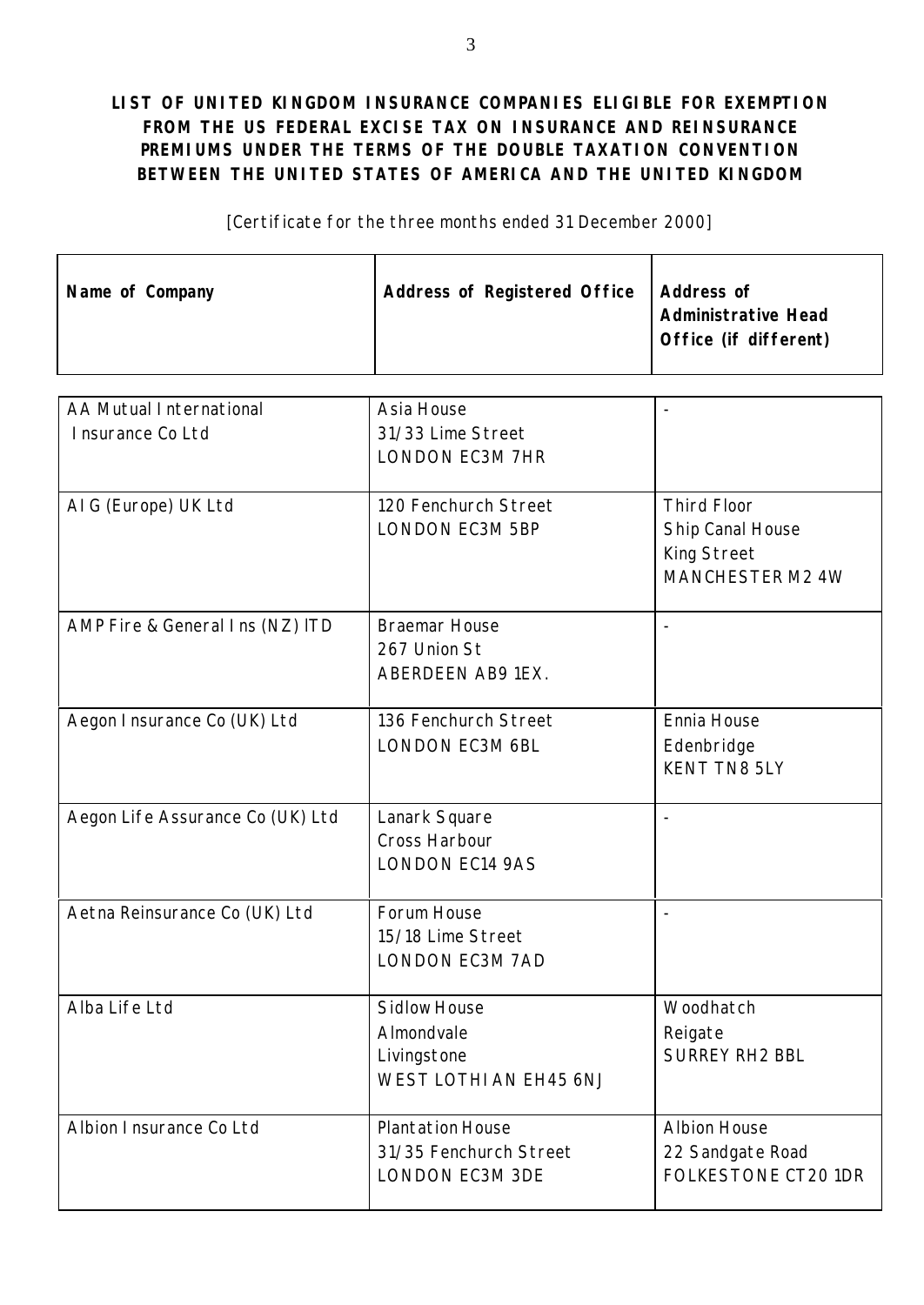| Alea London Ltd                     | The Corn Exchange<br>55 Mark Lane<br>LONDON EC3R 7NE.                    |                                                                                            |
|-------------------------------------|--------------------------------------------------------------------------|--------------------------------------------------------------------------------------------|
| Alliance Assurance Co Ltd           | 1 Bartholomew Lane<br><b>LONDON EC2N 2AB</b>                             | Sun Alliance House<br>North Street<br>Horsham<br><b>WEST SUSSEX</b>                        |
| Ancon Insurance Co (UK) Ltd         | Three Quays<br><b>Tower Hill</b><br><b>LONDON EC3R 6DS</b>               |                                                                                            |
| Andrew Weir Insurance Co Ltd        | <b>Dexter House</b><br>2 Royal Mint Court<br><b>LONDON EC3N 4XX</b>      |                                                                                            |
| Anglo American Insurance Co Ltd     | 85 Gracechurch Street<br>LONDON EC3V OAA                                 |                                                                                            |
| Arig I nsurance Co Ltd              | Marlow House<br>Lloyd's Avenue<br><b>LONDON EC3N 3AL</b>                 | 50 Mark Lane<br>LONDON EC3E 7QH                                                            |
| Athel Reinsurance Co Ltd            | Premier House<br>112 Station Road<br><b>EDGEWARE</b><br>Middlesex HA8 7X |                                                                                            |
| Atlas Assurance Co Ltd              | Royal Exchange<br><b>LONDON EC3V 3LS</b>                                 | Guardian Royal Exchange<br>Assurance Group<br><b>Civic Drive</b><br><b>IPSWICH IP1 2AN</b> |
| Aviation & General Insurance Co Ltd | Portsoken House<br>155/157 Minories<br>LONDON EC3N 1QP                   | $\overline{\phantom{a}}$                                                                   |
| Avon Insurance Co Ltd               | <b>Tiddington Road</b><br>STRATFORD-ON AVON<br><b>CV37 7BJ</b>           |                                                                                            |
| Axa Global Risks (UK) Ltd           | Maritime House<br><b>West Street</b><br>Farnham<br><b>SURREY GU9 7AZ</b> |                                                                                            |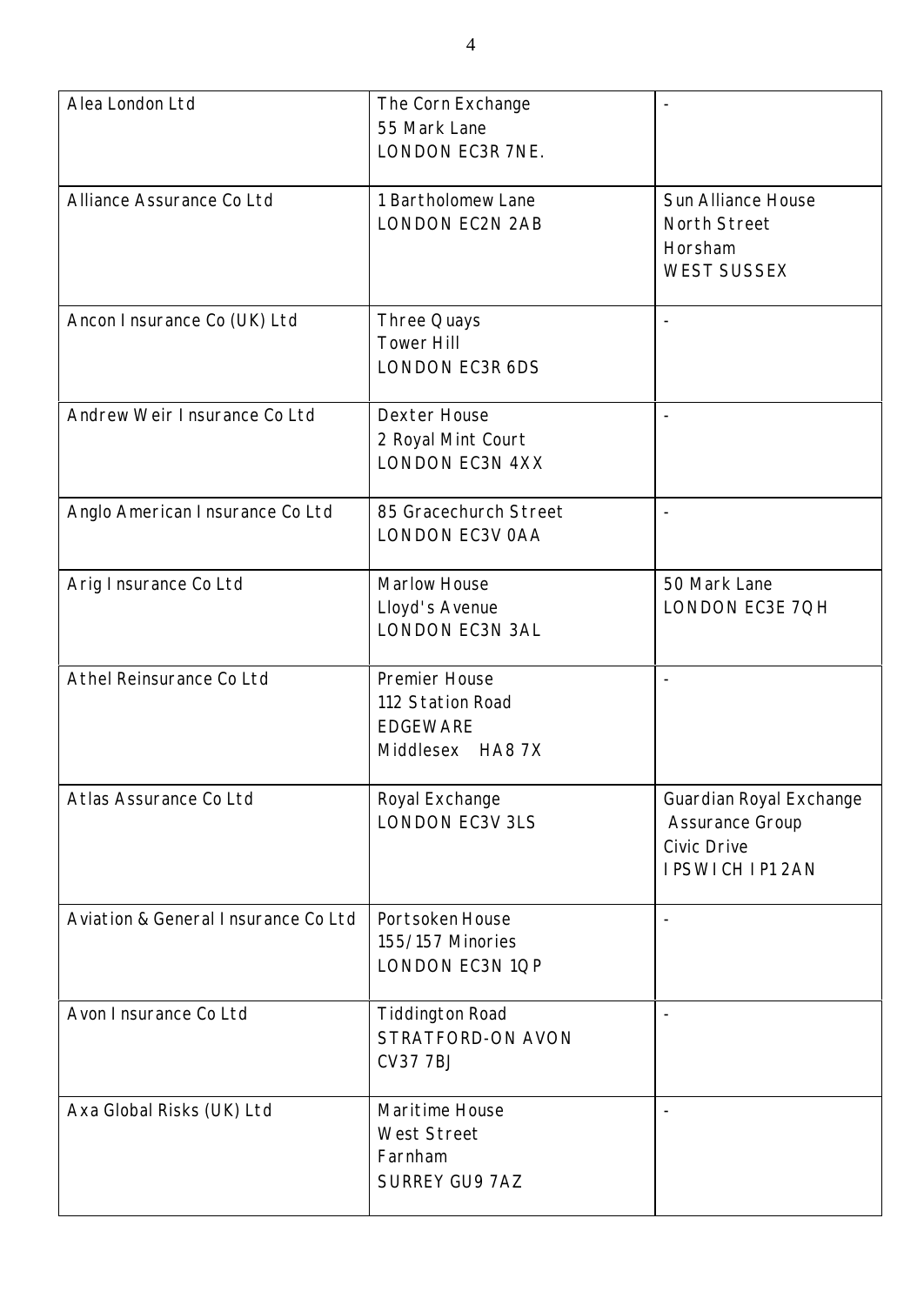| Axa I nsurance Co PLC                                     | 69-71 Stramongate<br><b>KENDAL</b><br>Cumbria LA9 4BE                                    |                                                          |
|-----------------------------------------------------------|------------------------------------------------------------------------------------------|----------------------------------------------------------|
| Axa Insurance                                             | 107 Cheapside<br><b>LONDON EC2V 6DU</b>                                                  |                                                          |
| Axa Reinsurance UK PLC                                    | <b>Block A</b><br><b>Plantation House</b><br>31-35 Fenchurch Street<br><b>LONDON EC3</b> |                                                          |
| Baltica Insurance Co (UK) Ltd                             | 1 Aldgate<br>LONDON EC3N 1AA.                                                            | $\overline{\phantom{a}}$                                 |
| Bimeh I ran I nsurance Co (UK) Ltd                        | 4/5 Fenchurch Buildings<br><b>LONDON EC3 5HR</b>                                         |                                                          |
| <b>Black Sea &amp; Baltic General</b><br>Insurance Co Ltd | 65 Fenchurch Street<br><b>LONDON EC3M 4EY</b>                                            |                                                          |
| <b>Blackfriars Insurances Ltd</b>                         | <b>Unilever House</b><br><b>Blackfriars</b><br>LONDON EC4P 4BQ                           |                                                          |
| Brit Insurance Co Ltd                                     | 55 Bishopsgate<br><b>LONDON EC2N 3BD</b>                                                 |                                                          |
| British & European Reinsurance Co<br>Ltd                  | St Helens<br>1 Undershaft<br>LONDON EC3P 3DQ                                             |                                                          |
| British & Foreign Marine<br>Insurance Co Ltd              | <b>New Hall Place</b><br>LIVERPOOL L69 3EN                                               |                                                          |
| <b>British Aviation Insurance Co Ltd</b>                  | 110/112 Fenchurch Street<br><b>LONDON EC3M 5AB</b>                                       |                                                          |
| British Engine Insurance Ltd                              | Longridge House<br>MANCHESTER M60 4DT                                                    | <b>PO Box 144</b><br>New Hall Place<br>LIVERPOOL L69 3EN |
| British Reserve Insurance Co Ltd                          | Market Buildings<br>29 Mincing Lane<br><b>LONDON EC3R 7EP</b>                            |                                                          |
| Bryanston Insurance Co Ltd                                | 27 Leadenhall Street<br>LONDON EC3A 1AA                                                  |                                                          |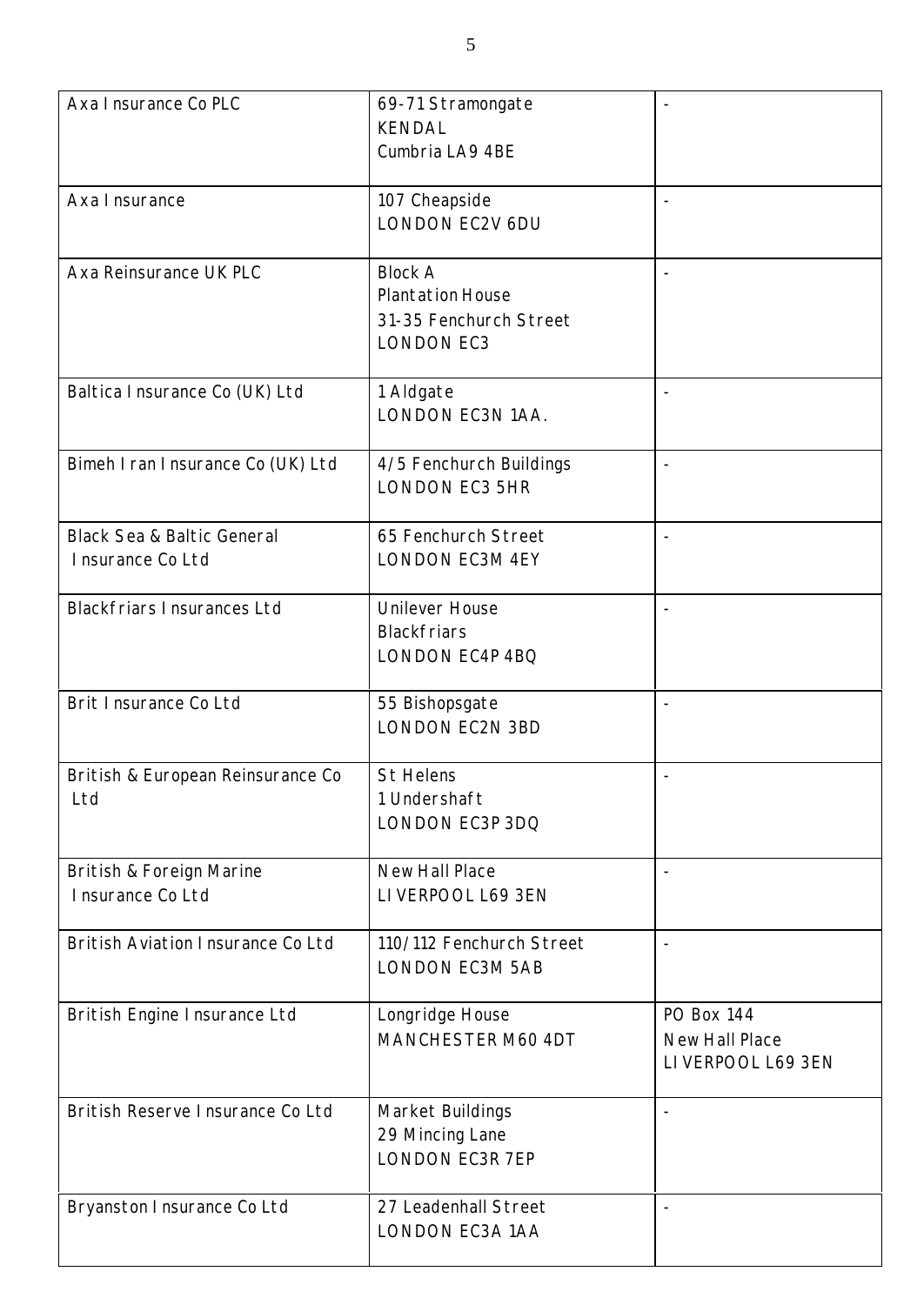| Caledonian I nsurance Co                                               | Royal Exchange<br><b>LONDON EC3P 3DN</b>                                  | Guardian Royal Exchange<br><b>Assurance Group</b><br><b>Civic Drive</b><br><b>IPSWICH IP1 2AN</b> |
|------------------------------------------------------------------------|---------------------------------------------------------------------------|---------------------------------------------------------------------------------------------------|
| Cavendish I nsurance PLC                                               | 1 Cornhill<br>LONDON EC3V 3QZ                                             | <b>PO Box 144</b><br>New Hall Place<br>LIVERPOOL L69 3EW                                          |
| Century Insurance Co Ltd                                               | 1 Bartholomew Lane<br><b>LONDON EC2N 2AB</b>                              | Sun Alliance House<br><b>North Street</b><br>Horsham<br><b>WEST SUSSEX</b>                        |
| Chancellor Insurance Co Ltd                                            | <b>Blackfriars House</b><br>19 New Bridge Street<br><b>LONDON EC4 6BY</b> | <b>Ground Floor</b><br>Salisbury House<br>London Wall<br>LONDON EC2M 3QQ                          |
| Chiyoda Fire & Marine<br>Insurance Co Europe Ltd                       | Norwich Winterthur House<br>Rose Lane<br>NORWICH NR11JY                   | $\overline{a}$                                                                                    |
| Cigna Reinsurance Co Ltd                                               | 8/11 Lime Street<br>LONDON EC3M 7AA                                       |                                                                                                   |
| City General Insurance Co Ltd                                          | 72 Leadenhall Market<br><b>LONDON EC3V 1LJ</b>                            | $\overline{\phantom{a}}$                                                                          |
| City International Insurance Co<br>Ltd                                 | I bex House<br>42-47 Minories<br>LONDON EC3N 1DY.                         |                                                                                                   |
| <b>Clerical Medical &amp; General Life</b><br><b>Assurance Society</b> | 15 St James' Square<br><b>LONDON SW1Y 4LQ</b>                             |                                                                                                   |
| <b>CGU Bonus Ltd</b>                                                   | <b>Braemar House</b><br>267 Union St<br>ABERDEEEN<br>AB9 11GX.            | Northfield Ave<br>110./114 Baxter Ave<br>SOUTHEND SS2 6FF                                         |
| <b>CGU Insurance Plc</b>                                               | Pithleavis<br>PERTH PH2 OHN                                               | $\qquad \qquad -$                                                                                 |
| CNA Insurance Co. Europe Ltd                                           | 77 Gracechurch St<br><b>LONDON EC3V ODL</b>                               |                                                                                                   |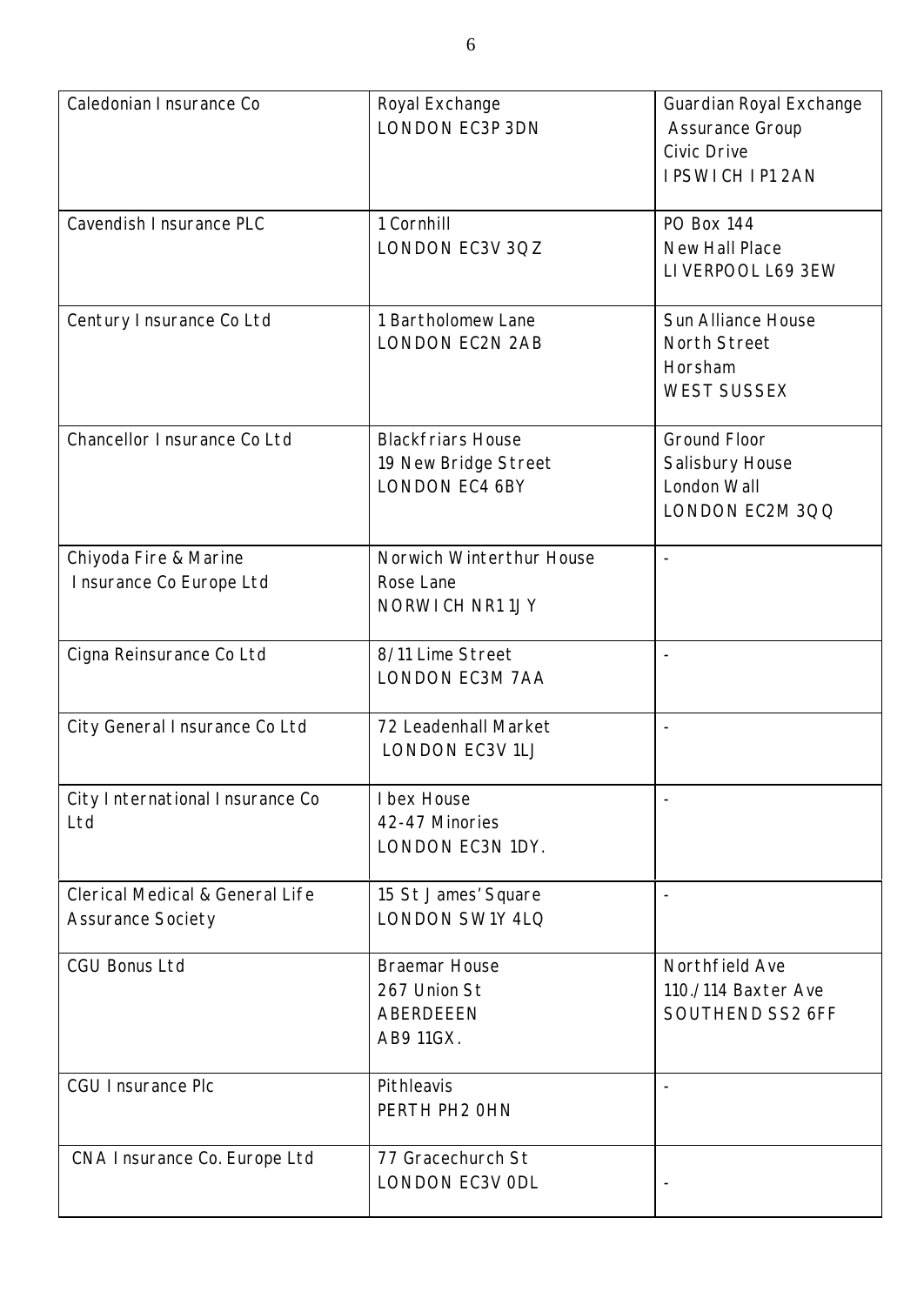| <b>CNA Reinsurance Company Ltd</b>                           | <b>Fountain House</b><br>125-135 Fenchurch Street<br><b>LONDON EC4A 3TR</b>      |                                                                |
|--------------------------------------------------------------|----------------------------------------------------------------------------------|----------------------------------------------------------------|
| <b>CU Assurance Co Ltd</b>                                   | <b>St Helens</b><br>1 Undershaft<br>LONDON EC3P 3DQ                              |                                                                |
| Colbourne I nsurance Co Ltd                                  | <b>Hill House</b><br>1 Little Street<br><b>LONDON EC4A 3TR</b>                   | 34 Grosvenor Street<br><b>LONDON W1X 9FG</b>                   |
| <b>Commercial Union Assurance PLC</b>                        | <b>PO Box 420</b><br><b>St Helens</b><br>1 Undershaft<br>LONDON EC3P 3DQ         |                                                                |
| <b>Commercial Union Pensions</b><br>Management Ltd           | <b>PO Box 420</b><br><b>St Helens</b><br>1 Undershaft<br>LONDON EC3P 3DQ         |                                                                |
| Community Reinsurance Corporation<br>Ltd                     | 20 Lime Street<br><b>LONDON EC3M 7HN</b>                                         | PO Box<br><b>Bruton Way</b><br><b>GLOUCESTER GL1 1DA</b>       |
| <b>Consolidated Marine &amp; General</b><br>Insurance Co Ltd | Vantage West<br><b>Great West Road</b><br><b>Brentford</b><br>MI DDLESEX TW8 9AG | 14 Fenchurch Avenue<br><b>LONDON EC3M 5BS</b>                  |
| Continental Assurance Co of<br>London Ltd                    | 59 St James Street<br><b>LONDON SW1A 1LL</b>                                     |                                                                |
| <b>Continental Management Services</b><br>Ltd                | 77 Gracechurch Street<br><b>LONDON EC3V ODL</b>                                  |                                                                |
| <b>Continental Reinsurance</b><br>Corporation (UK) Ltd       | 77 Gracechurch Street<br>LONDON EC3V ODL.                                        | $\overline{\phantom{a}}$                                       |
| Copenhagen Reinsurance Co (UK) Ltd                           | 24 Lime Street<br><b>LONDON EC3M 7HR</b>                                         |                                                                |
| Cornhill I nsurance plc                                      | 32 Cornhill<br><b>LONDON EC3V 3LJ</b>                                            | PO Box 10<br>57 Ladymead<br>Guildford<br><b>SURREY GU1 1DB</b> |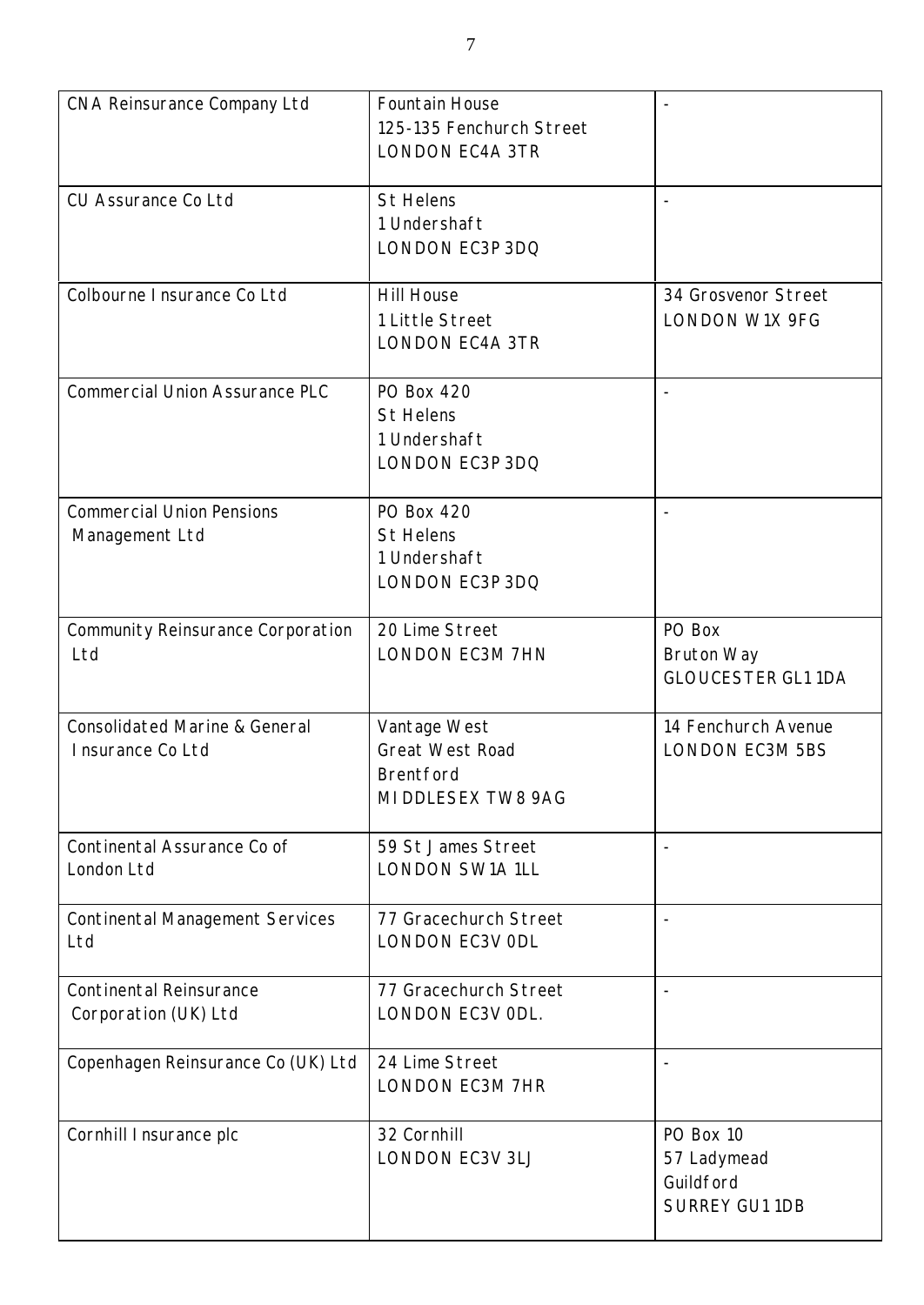| Criterion Insurance Co Ltd                       | Swan Court<br>Swan Street<br>Petersfield<br>HANTS GU32 3AF                    |                                                                             |
|--------------------------------------------------|-------------------------------------------------------------------------------|-----------------------------------------------------------------------------|
| Crombie I nsurance Co Ltd                        | Three Quays<br><b>Tower Hill</b><br><b>LONDON EC3R 6DS</b>                    | English & American House<br><b>Bruton Way</b><br><b>GLOUCESTER GL1 1DA</b>  |
| Dominion I nsurance Co Ltd                       | <b>Orchard Brae House</b><br>30 Queensferry Road<br><b>EDI NBURGH EH4 2HS</b> | 2 Knoll Rise<br>Orpington<br><b>KENT BR6 ONX</b>                            |
| Dowa Insurance Co (Europe) Ltd                   | 14 Trinity Square<br><b>LONDON EC3N 4ET</b>                                   |                                                                             |
| Drake Insurance plc                              | 10 Trinity Square<br><b>LONDON EC3P 3AX</b>                                   | 36/38 Fenchurch Street<br>LONDON EC3M 3DQ                                   |
| ERC Frankona Reinsurance Co Ltd                  | Three Quays<br><b>Tower Hill</b><br><b>LONDON EC3R 6DS</b>                    | English & American House<br><b>Bruton Way</b><br><b>GLOUCESTER GL1 1DA.</b> |
| Eagle Insurance Co Ltd                           | 60 St Mary Axe<br>LONDON EC3A 8JQ                                             |                                                                             |
| Eagle Star Reinsurance Co. Ltd                   | 60 St Mary Axe<br>LONDON EC3A 8JQ                                             |                                                                             |
| Eagle Star Group Engineering<br>Insurance Co Ltd | 60 St Mary Axe<br><b>LONDON EC3A 8JQ</b>                                      |                                                                             |
| Eagle Star Insurance Co Ltd                      | 1 Threadneedle Street<br><b>LONDON EC2</b>                                    |                                                                             |
| East West Insurance Co Ltd                       | Forum House<br>15/18 Lime Street<br><b>LONDON EC3M 7AP</b>                    | Ley Court<br>Barnett Way<br><b>GLOUCESTER GL4 7RT</b>                       |
| Ecclesiastical Insurance Office PLC              | <b>Beaufort House</b><br><b>Brunswick Road</b><br><b>GLOUCESTER GL1 1JZ</b>   |                                                                             |
| El Paso I nsurance Co Ltd                        | 40 Bermondsey Street<br><b>LONDON SE1 3UD</b>                                 |                                                                             |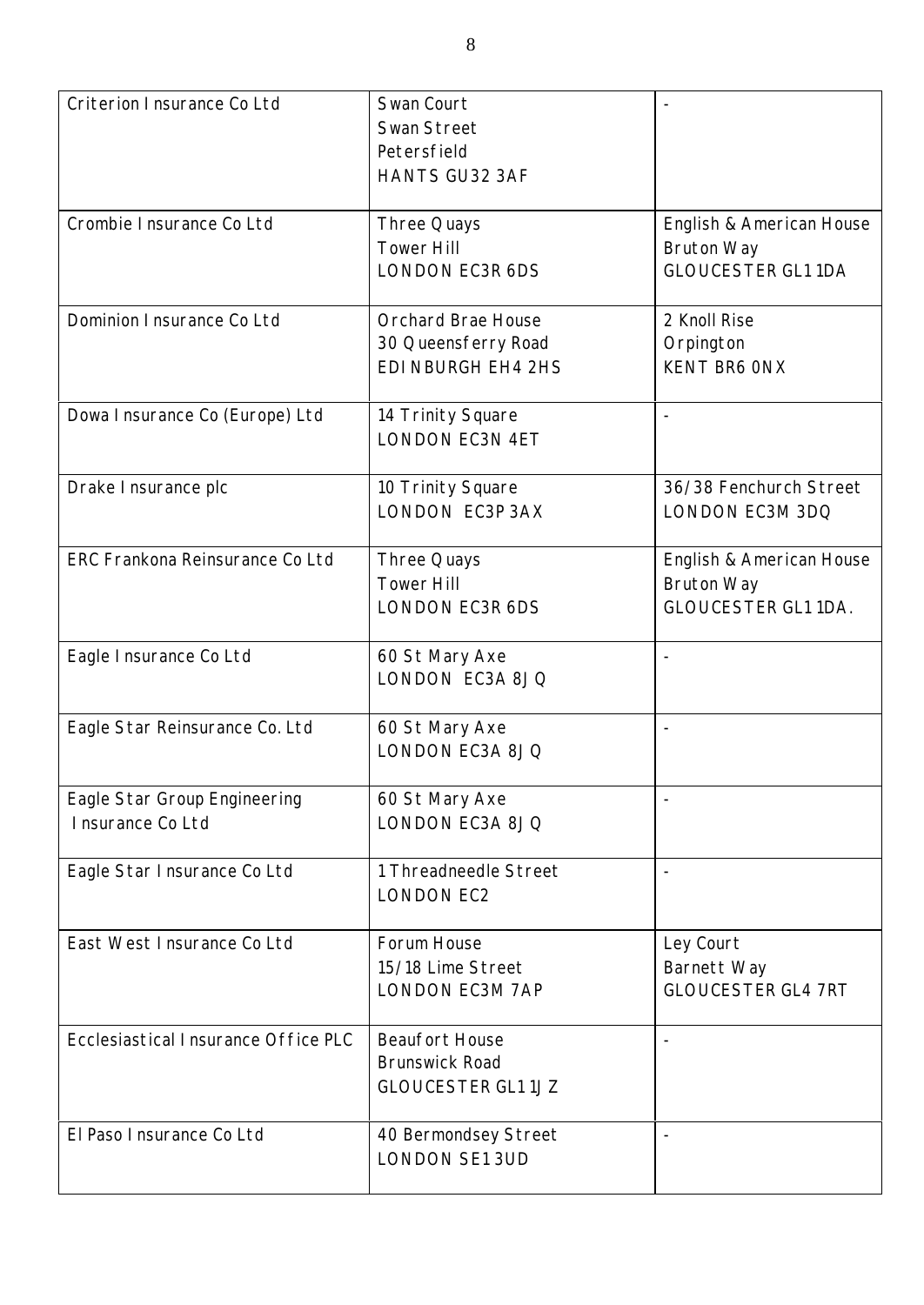| Elders Insurance Co Ltd                                     | 1 Bartholomew Lane<br><b>LONDON EC2</b>                                           | <b>Sun Alliance House</b><br>North Street<br>Horsham<br><b>WEST SUSSEX</b>  |
|-------------------------------------------------------------|-----------------------------------------------------------------------------------|-----------------------------------------------------------------------------|
| English & American Insurance<br>Co Ltd                      | English & American House<br><b>Bruton Way</b><br><b>GLOUCESTER GL1 1DA</b>        | $\overline{\phantom{a}}$                                                    |
| English & Scottish Maritime<br>and General Insurance Co Ltd | Maritime House<br><b>West Street</b><br>Farnham<br><b>SURREY GU9 7AZ</b>          |                                                                             |
| Equine & Livestock Insurance Co Ltd                         | <b>PO Box 100</b><br>Great Ouseburn<br>YORK YO5 9SZ                               |                                                                             |
| Equitable Life Assurance Society                            | 4 Coleman Street<br>LONDON EC2R 5AP                                               | Equitable Life House<br><b>Walton Street</b><br>Aylesbury<br>BUCKS HP21 7QW |
| Euler Trade Indemnity plc                                   | Trade Indemnity House<br>12-34 Gt Eastern St<br><b>LONDON EC2A 3AX</b>            |                                                                             |
| Everest Re Ltd                                              | 37-39 Lime St<br><b>LONDON EC3M 7AY</b>                                           |                                                                             |
| Excess Insurance Co Ltd                                     | <b>Excess House</b><br>13 Fenchurch Avenue<br><b>LONDON EC3M 5BT</b>              | The Warren<br>Warren Road<br>Worthing<br>W.SUSSEX BN14 9QD                  |
| FM Insurance Co Ltd                                         | Southside<br>105 Victoria Street<br>LONDON SW1E 6QT                               |                                                                             |
| Fenton Insurance Company                                    | Hampden House<br>Great Hampden<br><b>Great Missenden</b><br><b>BUCKS HP16 9RD</b> |                                                                             |
| Figre Ltd                                                   | 120 Middlesex Street<br><b>LONDON EC1 7HY</b>                                     |                                                                             |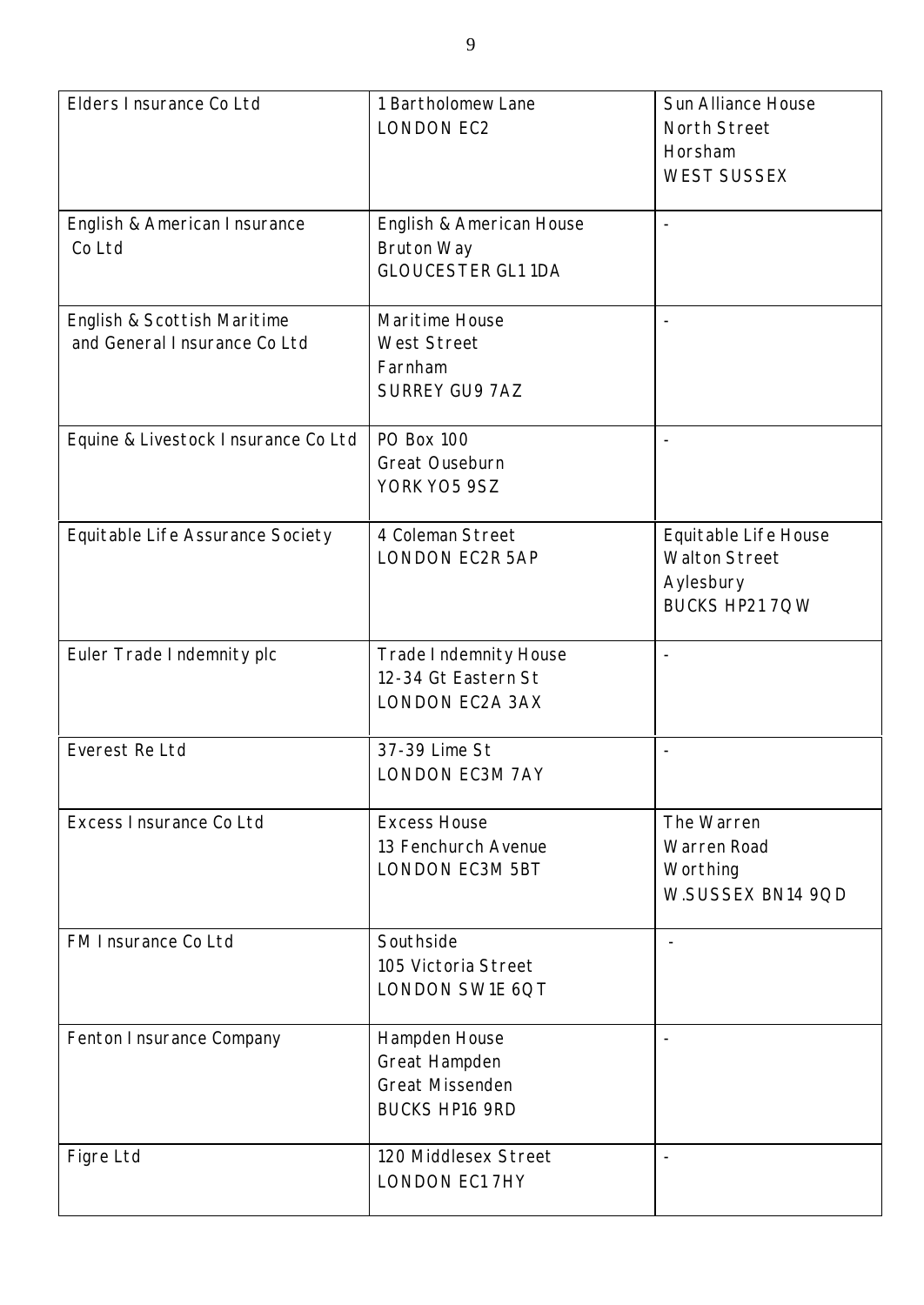| Folgate Insurance Co Ltd            | <b>Frizzell House</b>  | Rooms 356-361             |
|-------------------------------------|------------------------|---------------------------|
|                                     | 14-22 Elder Street     | 40 Lime Street            |
|                                     | <b>LONDON E1 6DF</b>   | <b>LONDON EC3</b>         |
|                                     |                        |                           |
| Folksham International Insurance Co | 14 Fenchurch Street    |                           |
| (UK) Ltd                            | <b>LONDON EC3M 5BS</b> |                           |
|                                     |                        |                           |
| Fortis Insurance Ltd                | 1 Houndwell Place      |                           |
|                                     | SOUTHAMPTON SO1 1HU.   |                           |
|                                     |                        |                           |
| Fremont Insurance Co (UK) Ltd       | 40 Lime Street         |                           |
|                                     | <b>LONDON EC3M 5BS</b> |                           |
|                                     |                        |                           |
| Fuji International Insurance Co Ltd | Three Quays            | English & American House  |
|                                     | <b>Tower Hill</b>      | <b>Bruton Way</b>         |
|                                     |                        |                           |
|                                     | <b>LONDON EC3R 6DS</b> | <b>GLOUCESTER GL1 1DA</b> |
| <b>G A Bonus PLC</b>                | <b>Braemar House</b>   | Northfield House          |
|                                     |                        |                           |
| (previously known as The New        | 267 Union Street       | 110/114 Baxter Avenue     |
| Zealand Insurance PLC)              | ABERDEEN AB9 1GX       | SOUTHEND ON SEA           |
|                                     |                        | SS2 6FF                   |
|                                     |                        |                           |
| <b>G E Speciality Insurance</b>     | 1 Threadneedle Street  |                           |
|                                     | <b>LONDON EC2</b>      |                           |
|                                     |                        |                           |
| GIO (UK) Ltd                        | Ground floor           |                           |
|                                     | Asia House             |                           |
|                                     | 31/33 Lime St          |                           |
|                                     | LONDON EC3M 7HR        |                           |
|                                     |                        |                           |
| GRE (UK) Ltd                        | Royal Exchange House   | Guardian Royal Exchange   |
|                                     | <b>LONDON EC3V 3LS</b> | <b>Assurance Group</b>    |
|                                     |                        | <b>Civic Drive</b>        |
|                                     |                        |                           |
|                                     |                        | <b>IPSWICH IP1 2AN</b>    |
| Gan Insurance Co Ltd                | Minster House          |                           |
|                                     | <b>Arthur Street</b>   |                           |
|                                     |                        |                           |
|                                     | <b>LONDON EC4R 9BJ</b> |                           |
| General Accident Reinsurance Co Ltd | <b>Becket House</b>    | General Accident Fire and |
|                                     | 87 Cheapside           | Life Assurance            |
|                                     |                        |                           |
|                                     | <b>LONDON EC2 6AY</b>  | Corporation               |
|                                     |                        | Pitheavlis                |
|                                     |                        | PERTH PH2 ONH             |
|                                     |                        |                           |
| General Star International          | $1st$ floor            |                           |
| Indemnity Ltd                       | 50 Mark Lane           |                           |
|                                     | LONDON EC3R 7QH        |                           |
|                                     |                        |                           |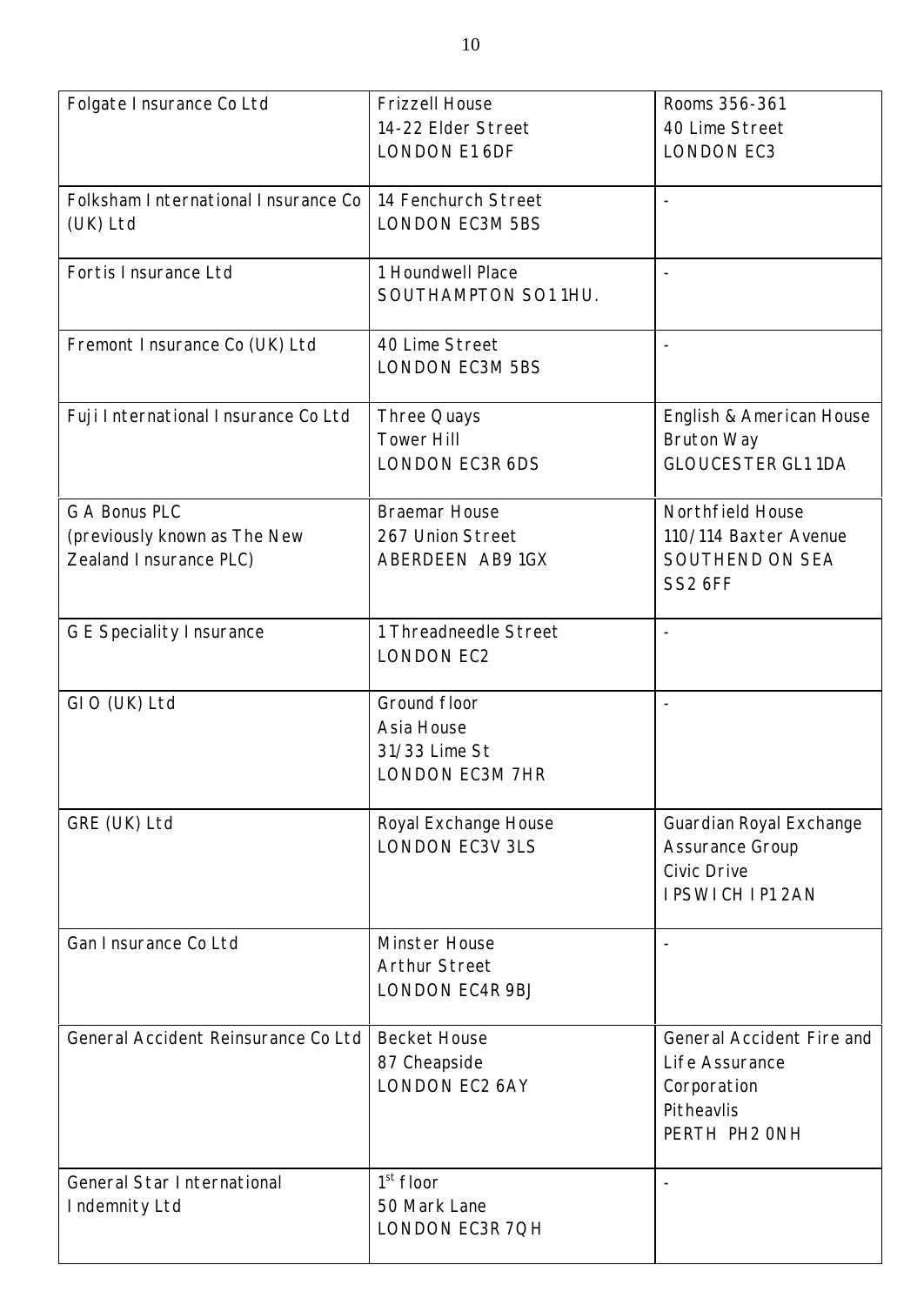| Gerling Global, General and         | 50 Fenchurch St          |                          |
|-------------------------------------|--------------------------|--------------------------|
| Reinsurance Co Ltd                  | LONDON EC3M 3LE.         |                          |
|                                     |                          |                          |
| Gisborne Life Assurance Co Ltd      | <b>NLA Tower</b>         |                          |
|                                     | 12-16 Addiscombe Road    |                          |
|                                     | <b>CROYDON CR9 2DR</b>   |                          |
|                                     |                          |                          |
| Great Lakes Reinsurance (UK) PLC    | Forum House              | $\overline{\phantom{a}}$ |
|                                     | 15-18 Lime St            |                          |
|                                     | LONDON EC3M 7AD.         |                          |
|                                     |                          |                          |
| <b>Gresham Fire &amp; Accident</b>  | Temple Court             |                          |
| Insurance Co Ltd                    | 11 Queen Victoria Street |                          |
|                                     | <b>LONDON EC4N 4TP</b>   |                          |
|                                     |                          |                          |
| Greyfriars Insurance Co Ltd         | 10 Trinity Square        | <b>Friars St</b>         |
|                                     | <b>LONDON EC3P 3AX</b>   | <b>IPSWICH IP11TA</b>    |
|                                     |                          |                          |
| <b>Guardian Assurance Plc</b>       | Royal Exchange House     | Guardian Royal Exchange  |
|                                     | <b>LONDON EC3V 3LS</b>   |                          |
|                                     |                          | <b>Assurance Group</b>   |
|                                     |                          | <b>Civic Drive</b>       |
|                                     |                          | <b>IPSWICH IP1 2AN</b>   |
|                                     |                          |                          |
| Guardian I nsurance Co Ltd          | Royal Exchange House     |                          |
|                                     | <b>LONDON EC3V 3LS.</b>  |                          |
|                                     |                          |                          |
| Guildhall I nsurance Co Ltd         | 1 Bartholomew Lane       | 4 Colston Avenue         |
|                                     | <b>LONDON EC2N 2AB</b>   | <b>BRI STOL BS1 4SA</b>  |
|                                     |                          |                          |
| HIR (UK) Ltd                        | Suite B                  |                          |
|                                     | <b>St Saviours Walk</b>  |                          |
|                                     | Mill St                  |                          |
|                                     | LONDON SE1 2YP.          |                          |
|                                     |                          |                          |
| H.S.L.A. Ltd                        | N.L.A. Tower             |                          |
| (Hill Samuel Life Assurance Ltd)    | 12-16 Addiscombe Rd      |                          |
|                                     | <b>CROYDON CR9 2DR</b>   |                          |
|                                     |                          |                          |
| Harbour Assurance Co Ltd            | 8/10 St Saviours Wharf   |                          |
|                                     | 25 Mill St               |                          |
|                                     | LONDON SE1 2BE.          |                          |
|                                     |                          |                          |
| Harleysville I nsurance Co (UK) Ltd | 40 Lime Street           |                          |
|                                     | <b>LONDON EC3M 5BS</b>   |                          |
|                                     |                          |                          |
|                                     |                          |                          |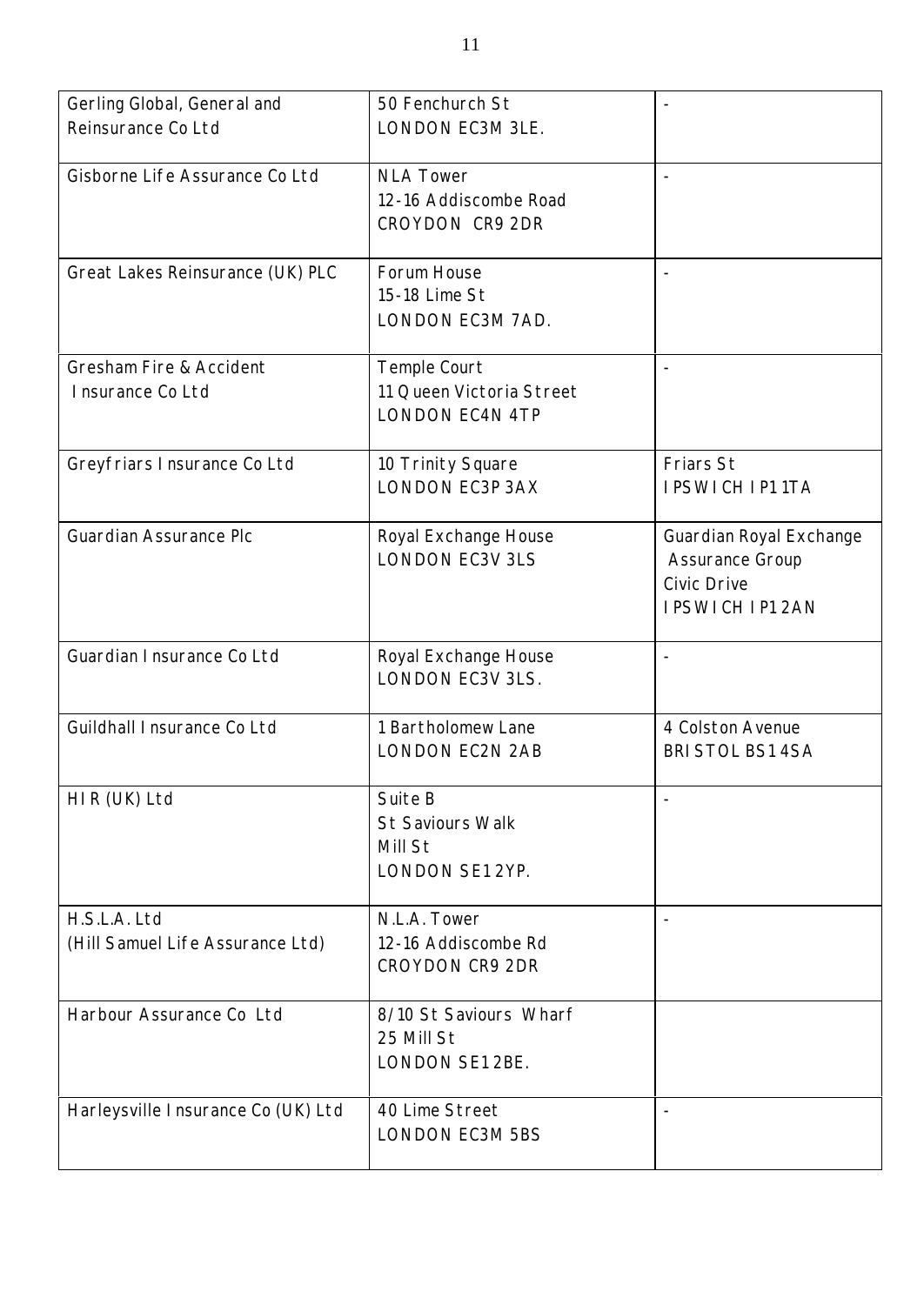| Hassneh Insurance Co (UK) Ltd                  | 2-3 Sandys Row<br><b>LONDON E1</b>                                          | c/o Albis Associates Ltd<br>Simonart House<br>130/150 Hackney Road<br>LONDON E2 7QL |
|------------------------------------------------|-----------------------------------------------------------------------------|-------------------------------------------------------------------------------------|
| Hawk One "93" PLC                              | 10 Trinity Square<br><b>LONDON EC3</b>                                      |                                                                                     |
| Heddington Insurance (UK) Ltd                  | 10 Trinity Square<br><b>LONDON EC3P 3AX</b>                                 |                                                                                     |
| Highlands I nsurance Co (UK) Ltd               | 117 Fenchurch Street<br><b>LONDON EC3M 5EJ</b>                              |                                                                                     |
| Hiscox Ins Co Ltd                              | 1 Great St Helens<br>LONDON EC3A 6HX                                        |                                                                                     |
| Home & Overseas Insurance<br>Co Ltd            | 60 St Mary Axe<br>LONDON EC3A 8JQ                                           |                                                                                     |
| IC Insurance Ltd                               | 246 Bishopsgate<br><b>LONDON EC2M 4PB</b>                                   |                                                                                     |
| I chem I nsurance Co. Ltd                      | 1 Adam St<br>LONDON WC2N 6AW                                                |                                                                                     |
| Indemnity Marine Assurance Co Ltd              | <b>St Helens</b><br>1 Undershaft<br>LONDON EC3P 3DQ                         |                                                                                     |
| Independent Insurance Co. Ltd                  | $5th$ floor<br>No 2 Minster Court<br>Mincing Lane<br><b>LONDON EC3R 7BB</b> |                                                                                     |
| Insurance Co of North America<br>(UK) Ltd      | 8/11 Lime Street<br><b>LONDON EC3M 7NA</b>                                  |                                                                                     |
| Insurance Corporation of<br>Singapore (UK) Ltd | <b>Tower House</b><br>38 Trinity Square<br><b>LONDON EC3N 4HR</b>           | English & American House<br><b>Bruton Way</b><br><b>GLOUCESTER GL1 1DA</b>          |
| International Insurance Co of<br>Hannover Ltd  | 19/21 Billiter Street<br><b>LONDON EC2M 3RY</b>                             | The Bishopsgate<br>Insurance<br>Co Ltd<br>1 Houndwell Place<br>SOUTHAMPTON SO1 1HU  |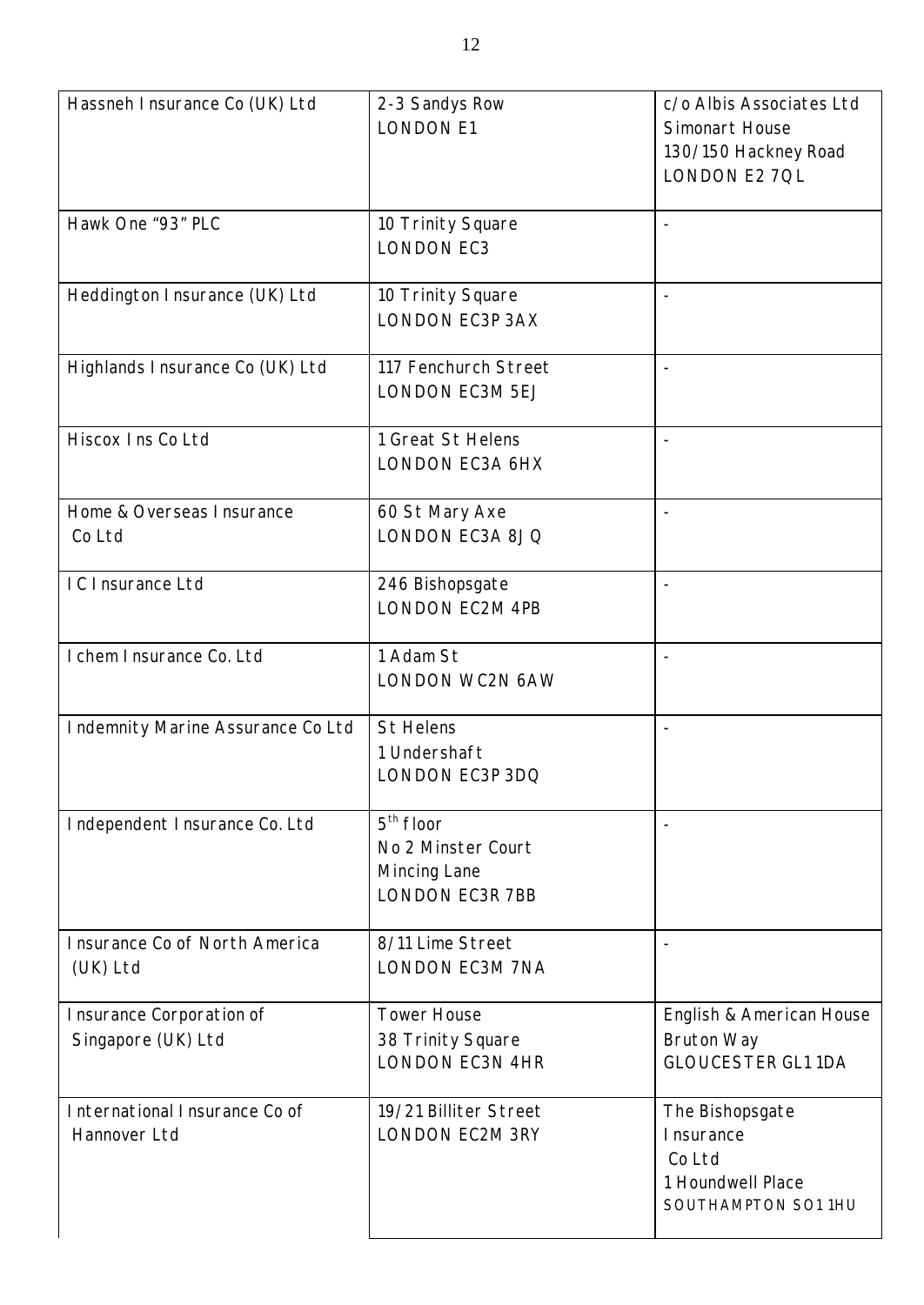| Internet Life Assurance Co. Ltd.                                                                                        | Swan Court<br>Swan St<br>Petersfield<br>HANTS.                           |                                                                                         |
|-------------------------------------------------------------------------------------------------------------------------|--------------------------------------------------------------------------|-----------------------------------------------------------------------------------------|
| I ron Trades Mutual Insurance Co<br>Ltd                                                                                 | I ron Trades House<br>21/24 Grosvenor Place<br><b>LONDON SW1X 7JA</b>    |                                                                                         |
| Kingscroft Insurance Co Ltd                                                                                             | 40 Bermondsey Street<br><b>LONDON SE1 3UD</b>                            |                                                                                         |
| Koa Insurance Co (UK) Ltd                                                                                               | 22 Billiter Street<br><b>LONDON EC3M 2SA</b>                             |                                                                                         |
| Korean I nsurance Co (UK) Ltd                                                                                           | Europe House<br>World Trade Centre<br><b>LONDON E1 9AA</b>               | <b>Plantation House</b><br><b>Block B</b><br>5-8 Mincing Lane<br><b>LONDON EC3P 3ER</b> |
| Kyoei Fire & Marine Insurance<br>Co (UK) Ltd                                                                            | Portsoken House<br>155/157 Minories<br><b>LONDON EC3N 1BU</b>            | Victory House<br>Castehill Avenue<br>Folkestone<br>KENT CT20 2TF                        |
| Lakewood Insurance Co Ltd                                                                                               | 17 Fenchurch Street<br><b>LONDON EC3M 5EJ</b>                            |                                                                                         |
| Landmark Insurance Co Ltd                                                                                               | 120 Fenchurch Street<br><b>LONDON EC3M 5BP</b>                           |                                                                                         |
| Leadenhall I nsurance PLC                                                                                               | 1 Houndwell Place<br>SOUTHAMPTON SO1 1HU                                 |                                                                                         |
| Legal & General Assurance<br>Society Ltd                                                                                | Temple Court<br>11 Queen Victoria Street<br><b>LONDON EC4P 4TP</b>       |                                                                                         |
| Liberty Re Ltd<br>(Business transferred under a Section 2c<br>Authorisation to Liberty Mutual Insurance<br>Co (UK) Ltd) | $5th$ floor<br>1 Minster Court<br>Mincing Lane<br><b>LONDON EC3R 7YE</b> |                                                                                         |
| Liberty Mutual Insurance Co<br>(UK) Ltd                                                                                 | $4th$ floor<br>1 Minster Court<br>Mincing Lane<br><b>LONDON EC3R 7YE</b> |                                                                                         |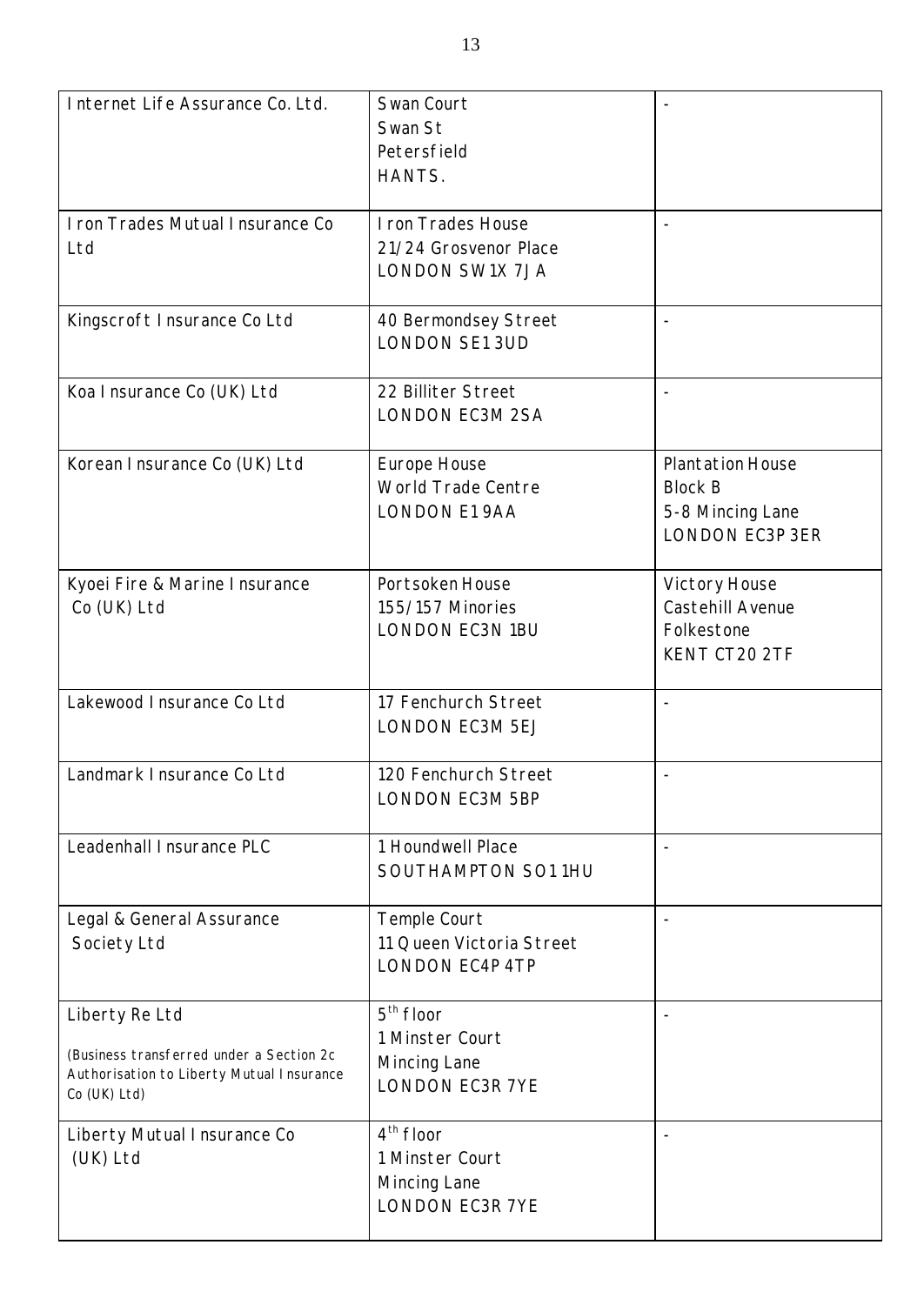| Licences & General Insurance<br>Co Ltd                                                                            | Royal Exchange<br><b>LONDON EC3P 3DN</b>                    | Guardian Royal Exchange<br><b>Assurance Group</b><br><b>Civic Drive</b><br><b>LONDON IP1 2AN</b> |
|-------------------------------------------------------------------------------------------------------------------|-------------------------------------------------------------|--------------------------------------------------------------------------------------------------|
| Lime Street Insurance Co Ltd                                                                                      | 40 Bermondsey Street<br><b>LONDON SE1 3UD</b>               |                                                                                                  |
| Lioncover Insurance Co Ltd                                                                                        | Lloyds<br>One Lime Street<br>LONDON EC3M 7HA                | $\overline{\phantom{a}}$                                                                         |
| Liverpool & London Steamship<br>Protection & Indemnity<br><b>Association Ltd</b>                                  | 1st Floor<br>Royal Liver Buildings<br>LIVERPOOL L3 1HU      |                                                                                                  |
| Liverpool Marine & General<br>Insurance Co Ltd                                                                    | 1 Bartholomew Lane<br><b>LONDON EC2N 2AB</b>                | <b>Sun Alliance House</b><br><b>North Street</b><br>Horsham<br><b>WEST SUSSEX</b>                |
| Lloyds Underwriters Association.                                                                                  | Lloyds<br>One Lime Street<br>LONDON EC3M 7HA.               |                                                                                                  |
| Lombard Insurance Holding Ltd.                                                                                    | 182 High St<br>Tonbridge<br><b>KENT TN9 1DE</b>             |                                                                                                  |
| London & Aachen Munich Marine<br>Insurance Co Ltd                                                                 | 34 Lime St<br><b>LONDON EC3M 7JE</b>                        |                                                                                                  |
| London & Edinburgh<br>Insurance Co Ltd<br>(previously known as London &<br>Edinburgh General Insurance Co<br>Ltd) | 13 Fenchurch Avenue<br><b>LONDON EC3M 5BT</b>               | <b>Excess Insurance Group</b><br>The Warren<br>Worthing<br>W.SUSSEX BN14 9QD                     |
| London & Leith Insurance Co Ltd                                                                                   | <b>Founders Court</b><br>Lothbury<br><b>LONDON EC2R 7HE</b> |                                                                                                  |
| London & Overseas Insurance Co Ltd                                                                                | Orion House<br><b>Bouverie Road</b><br>FOLKESTONE CT20 2RW  |                                                                                                  |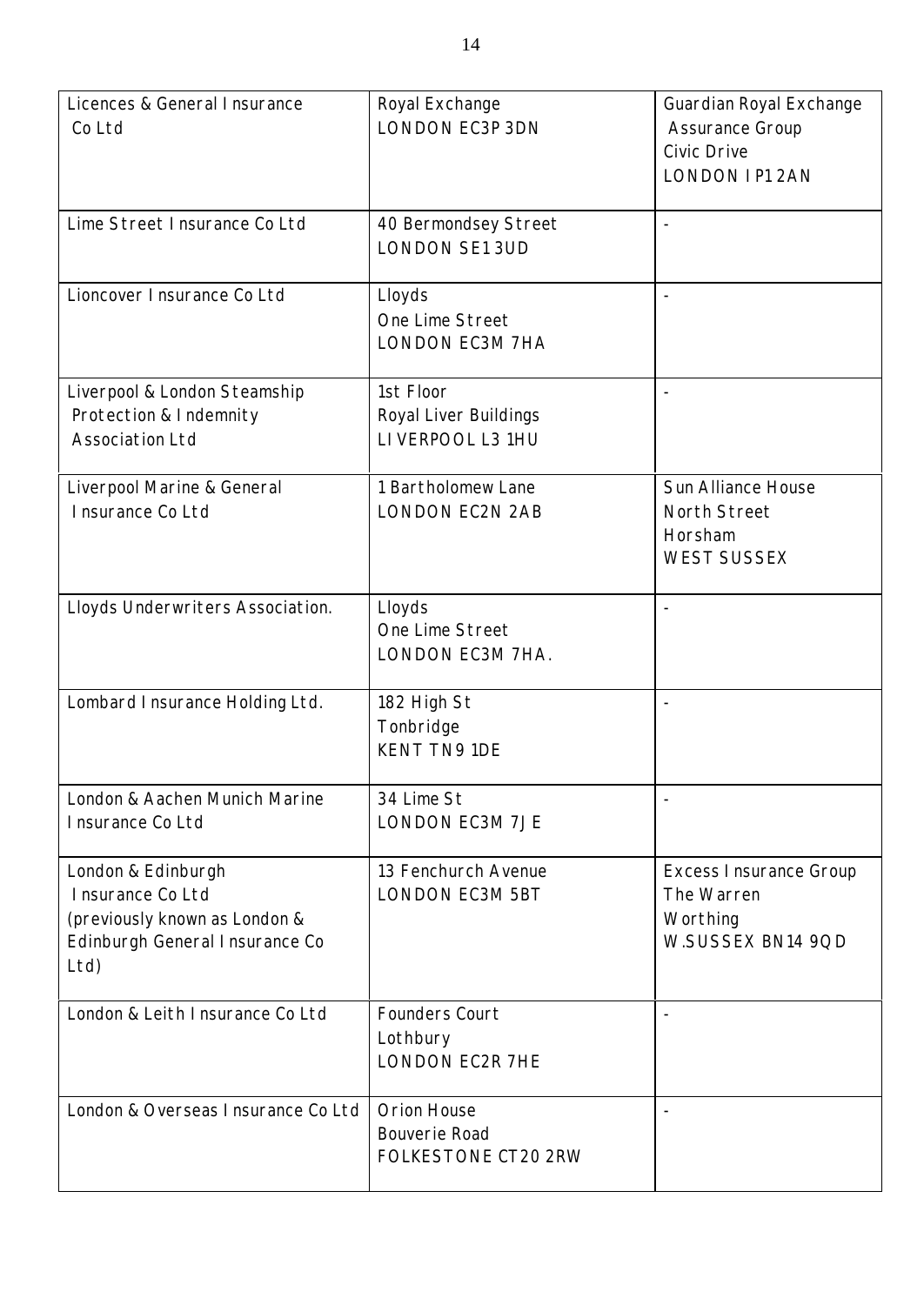| London & Scottish Assurance      | <b>PO Box 420</b>           |                                       |
|----------------------------------|-----------------------------|---------------------------------------|
| Corporation Ltd                  | <b>St Helens</b>            |                                       |
|                                  | 1 Undershaft                |                                       |
|                                  | LONDON EC3P 3DQ             |                                       |
|                                  |                             |                                       |
| London and Hull Maritime         | Maritime House              |                                       |
| Insurance Co Ltd                 | <b>West Street</b>          |                                       |
|                                  | Farnham                     |                                       |
|                                  | <b>SURREY GU9 7AZ</b>       |                                       |
|                                  |                             |                                       |
| London Assurance                 | 1 Bartholomew Lane          | <b>Sun Alliance House</b>             |
|                                  |                             |                                       |
|                                  | <b>LONDON EC2N 2AB</b>      | North Street                          |
|                                  |                             | Horsham                               |
|                                  |                             | <b>WEST SUSSEX</b>                    |
|                                  | 1 Bartholomew Lane          |                                       |
| London Guarantee & Reinsurance   |                             | 4 Colston Avenue                      |
| Co Ltd                           | <b>LONDON EC2N 2AB</b>      | BRI STOL BS1 4SA                      |
| London Life Association Ltd      | 80 Coleman Street           |                                       |
|                                  | <b>LONDON EC2R 5AD</b>      | 100 Temple Street<br>BRI STOL BS1 6EA |
|                                  |                             |                                       |
| London Life Ltd                  | 80 Coleman St               | 100 Temple St                         |
|                                  | <b>LONDON EC2R 5AD</b>      | <b>BRI STOL BS1 6EA</b>               |
|                                  |                             |                                       |
| London Life Linked Assurance Ltd | 100 Temple Street           |                                       |
|                                  | <b>BRI STOL BS1 6EA</b>     |                                       |
|                                  |                             |                                       |
| London Steamship Owners' Mutual  | 6th Floor                   |                                       |
| Insurance Association Ltd        | 52 Leadenhall Street        |                                       |
|                                  | LONDON EC3A 2BJ             |                                       |
|                                  |                             |                                       |
| Ludgate Insurance Co Ltd         | Three Quays                 | English & American House              |
|                                  | <b>Tower Hill</b>           | <b>Bruton Way</b>                     |
|                                  | LONDON EC3R 6DS             | <b>GLOUCESTER GL1 1DA</b>             |
|                                  |                             |                                       |
| Marine & General Mutual Life     | <b>MGM House</b>            |                                       |
| <b>Assurance Society</b>         | Heene Road                  |                                       |
|                                  |                             |                                       |
|                                  | Worthing                    |                                       |
|                                  | <b>WEST SUSSEX BN11 2DY</b> |                                       |
| Marine Insurance Co Ltd          | <b>PO Box 144</b>           |                                       |
|                                  | <b>New Hall Place</b>       |                                       |
|                                  |                             |                                       |
|                                  | LIVERPOOL L69 3EN           |                                       |
| Maritime Insurance Co Ltd        | PO Box 4                    |                                       |
|                                  |                             |                                       |
|                                  | <b>Surrey Street</b>        |                                       |
|                                  | NORWICH NR1 3NS             |                                       |
|                                  |                             |                                       |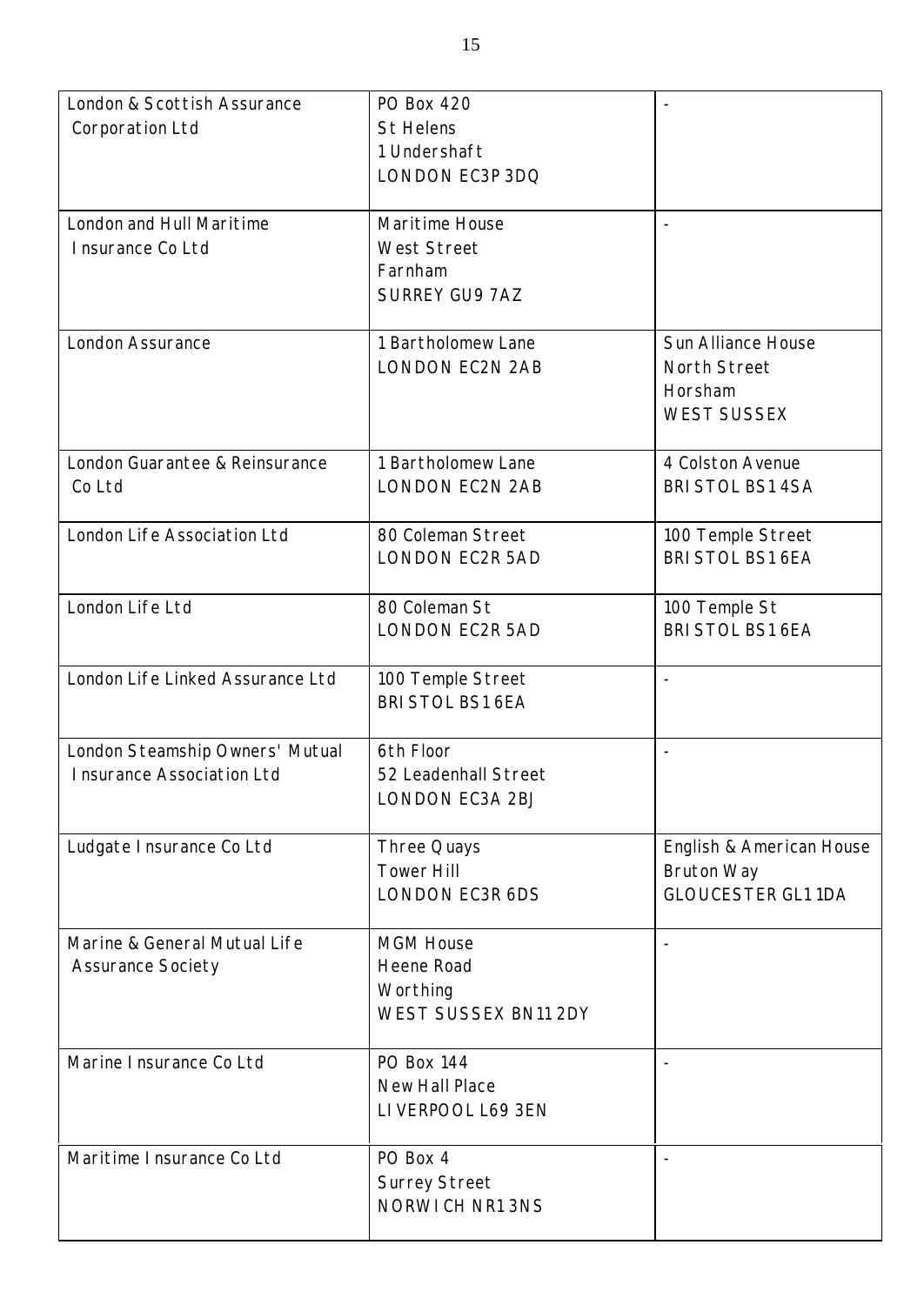| Medical Sickness Annuity & Life<br><b>Assurance Society Ltd</b> | 7-10 Chandos Street<br><b>LONDON W1A 2LN</b>                           |                                                                        |
|-----------------------------------------------------------------|------------------------------------------------------------------------|------------------------------------------------------------------------|
| Mediterranean Insurance &<br>Reinsurance Co Ltd                 | <b>Plantation House</b><br>Fenchurch Street<br><b>LONDON EC3M 3DX</b>  |                                                                        |
| Mentor Insurance Co (UK) Ltd                                    | 17 Grosvenor Hill<br><b>LONDON W1X 9HG</b>                             |                                                                        |
| Mercantile Indemnity Ltd                                        | 33 Aldgate High Street<br><b>LONDON EC3N 1AJ</b>                       | Devonshire House<br>146 Bishopsgate<br><b>LONDON EC2M 4JX</b>          |
| Metropolitan Reinsurance<br>Company (UK) Ltd                    | Three Quays<br><b>Tower Hill</b><br><b>LONDON EC3</b>                  |                                                                        |
| Midland Assurance Ltd                                           | 60 St Mary Axe<br><b>LONDON EC3</b>                                    |                                                                        |
| Mitsui Marine & Fire Insurance Co.<br>(Europe) Ltd.             | 10 Trinity Square<br><b>LONDON EC3</b>                                 |                                                                        |
| Monarch Assurance Co Ltd                                        | <b>Plantation House</b><br>31/35 Fenchurch Street<br><b>LONDON EC3</b> | <b>Holland House</b><br>1 Oakfield<br><b>CHESHIRE</b><br><b>M331NB</b> |
| Moorgate Insurance Co Ltd                                       | 40 Lime Street<br>LONDON EC3M 5BX                                      |                                                                        |
| Municipal General Insurance Ltd                                 | 22 Old Queen Street<br><b>LONDON SW1</b>                               | Wey House<br>Farnham Road<br><b>GUI LDFORD GU1 4XS</b>                 |

| NFU Mutual Insurance Association<br>Ltd. | <b>Tiddington Road</b><br>STRATFORD UPON AVON<br><b>CV377BJ</b>                          |  |
|------------------------------------------|------------------------------------------------------------------------------------------|--|
| NRG Fenchurch I nsurance Co Ltd          | <b>PO Box 130</b><br><b>Fountain House</b><br>130 Fenchurch St<br><b>LONDON EC3P 3BD</b> |  |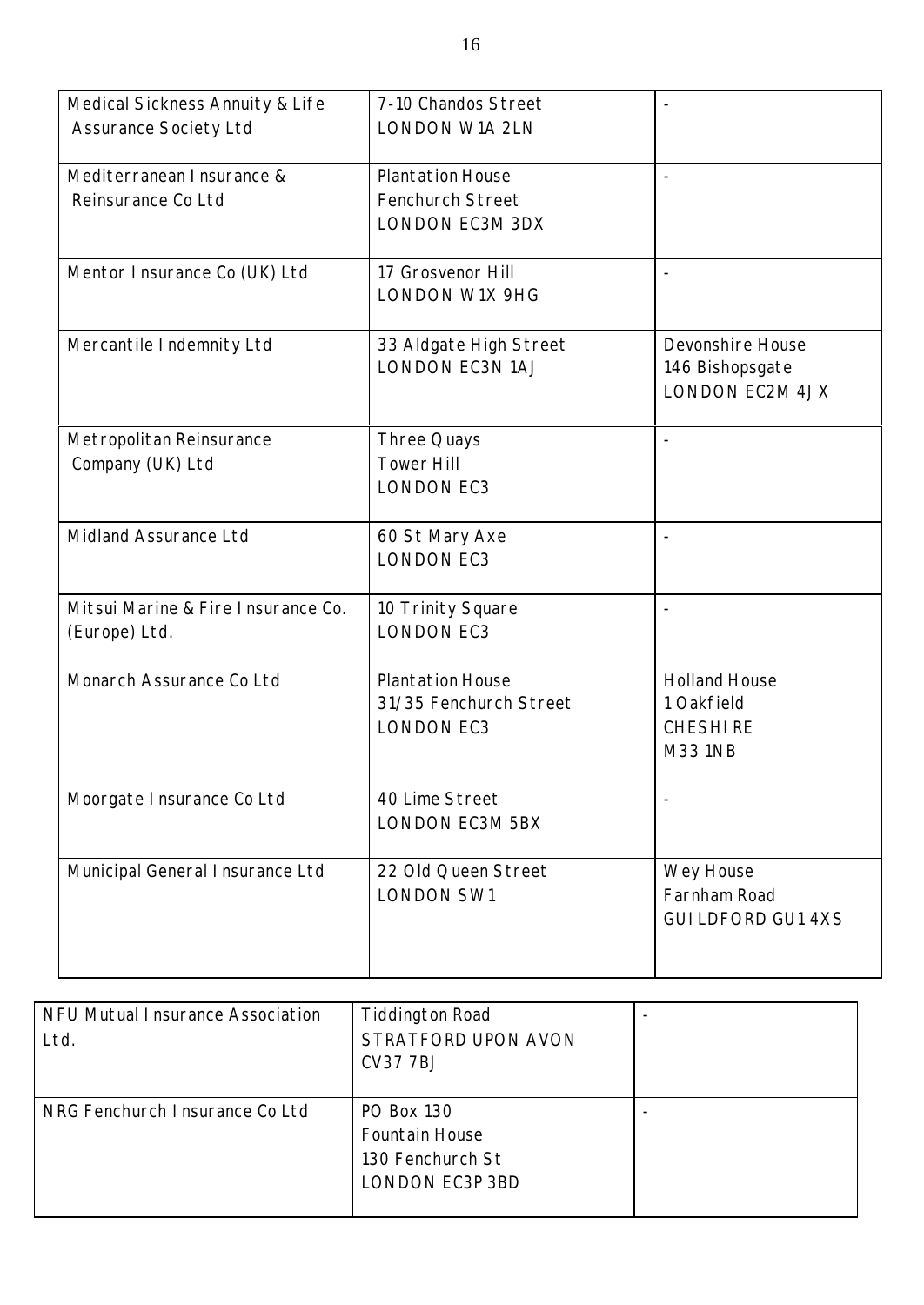| NRG London Reinsurance Co Ltd                                     | Fountain House<br>130 Fenchurch St<br><b>LONDON EC3P 3BD</b>                   |                                                                                       |
|-------------------------------------------------------------------|--------------------------------------------------------------------------------|---------------------------------------------------------------------------------------|
| National Employers Mutual<br><b>General Insurance Association</b> | International House<br>26/28 Creechurch Lane<br><b>LONDON EC3A 5AS</b>         | <b>NEM House</b><br><b>Station Road</b><br>Swindon<br><b>WILTS SN11DF</b>             |
| National Provident Institution                                    | <b>PO Box 227</b><br>48 Gracechurch Street<br>LONDON EC3P 3HH                  | <b>National Provident House</b><br>55 Calverly Rd<br>Tunbridge Wells<br>KENT TN1 2UE. |
| National Vulcan Engineering<br>Insurance Group Ltd                | 1 Bartholomew Lane<br><b>LONDON EC2N 2A</b>                                    | <b>Sun Alliance House</b><br>North Street<br>Horsham<br><b>WEST SUSSEX</b>            |
| Navigators & General Insurance<br>Co Ltd                          | 60 St Mary Axe<br>LONDON EC3A 8JQ                                              |                                                                                       |
| Navigators Insurance Co.                                          | Suite 974<br>Lloyd's<br>One Lime Street<br><b>LONDON EC3M 7HA</b>              |                                                                                       |
| Newcastle Protection & Indemnity<br>Association                   | $2nd$ floor<br>Centro House<br>3 Cloth Market<br>NEWCASTLE-UPON TYNE<br>NE11NT |                                                                                       |
| Nippon Insurance Co of Europe Ltd                                 | $2nd$ floor<br>50 Monk Lane<br>LONDON EC3R 7QH                                 | 3rd Floor<br>Knolly's House<br>1/12 Byward House<br><b>LONDON EC3R 5AS</b>            |
| Nissan I nsurance Company<br>(Europe) Ltd                         | 8 Devonshire Square<br><b>LONDON</b>                                           |                                                                                       |
| Nordstern Art Insurance Ltd                                       | 60 St Mary Axe<br>LONDON EC3A 8JQ                                              |                                                                                       |
| Norman Insurance Co Ltd                                           | Norman I nsurance House<br>Kings Road<br>READING RG1 4LL                       |                                                                                       |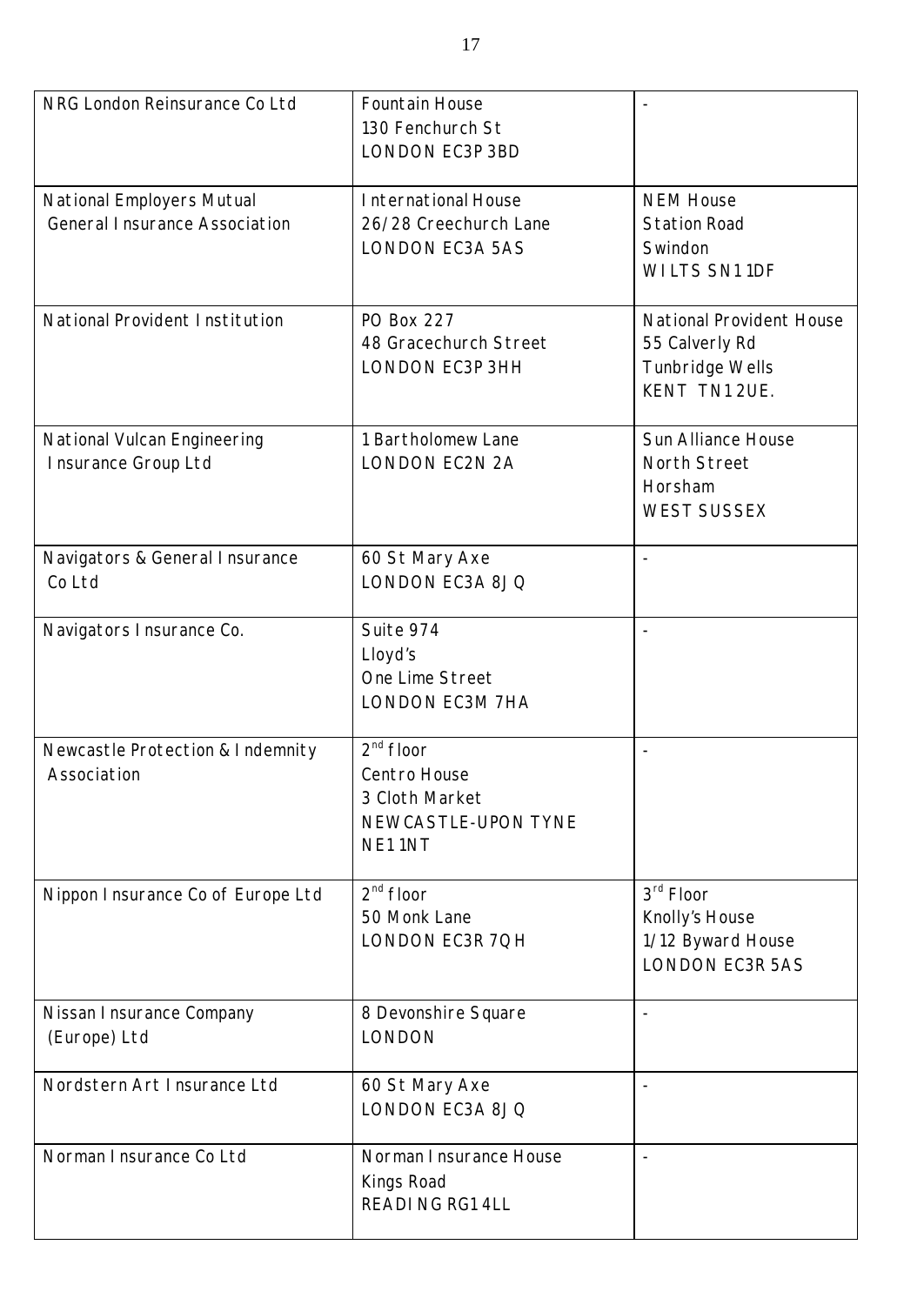| North American Fishing Insurance<br>Mutual Association Ltd                                    | The Manager<br>Cornwall Management<br>Services Ltd<br>$6th$ Floor<br>52 Leadenhall Street<br>LONDON EC3A 2BJ | $\overline{\phantom{a}}$                                                   |
|-----------------------------------------------------------------------------------------------|--------------------------------------------------------------------------------------------------------------|----------------------------------------------------------------------------|
| North Atlantic Insurance Co Ltd<br>(previously known as British National<br>Insurance Co Ltd) | <b>British National House</b><br><b>Harland Road</b><br>Haywards Heath<br><b>WEST SUSSEX RH16 1TD</b>        | $\overline{\phantom{a}}$                                                   |
| North British & Mercantile<br>Insurance Co Ltd                                                | <b>St Helens</b><br>1 Undershaft<br>LONDON EC3P 3DQ                                                          |                                                                            |
| North of England Protection &<br>Indemnity Association Ltd                                    | Douglas House<br>4 Neville Street<br>NEWCASTLE UPON TYNE<br>NE15DS                                           | $\overline{\phantom{a}}$                                                   |
| Northern Assurance Co Ltd                                                                     | <b>St Helens</b><br>1 Undershaft<br>LONDON EC3P 3DQ                                                          | $\overline{\phantom{a}}$                                                   |
| Northern Maritime Insurance Co Ltd                                                            | 1 Bartholomew Lane<br><b>LONDON EC2N 2AB</b>                                                                 | <b>Sun Alliance House</b><br>North Street<br>Horsham<br><b>WEST SUSSEX</b> |
| Northern Star Insurance Co Ltd                                                                | <b>Rothschild House</b><br>Whitgift Centre<br><b>CROYDON CR9 1NP</b>                                         | $\blacksquare$                                                             |
| Norwich Union Insurance Ltd                                                                   | PO Box 6<br><b>Surrey Street</b><br>NORWICH NR1 3NS                                                          |                                                                            |
| Norwich Winterthur Reinsurance<br>Corporation Ltd                                             | Norwich Winterthur House<br>PO Box 62<br>Rose Lane<br>NORWICH NR11JY                                         |                                                                            |
| Ocean Accident & Guarantee<br>Corporation Ltd                                                 | <b>St Helens</b><br>1 Undershaft<br>LONDON EC3P 3DQ                                                          |                                                                            |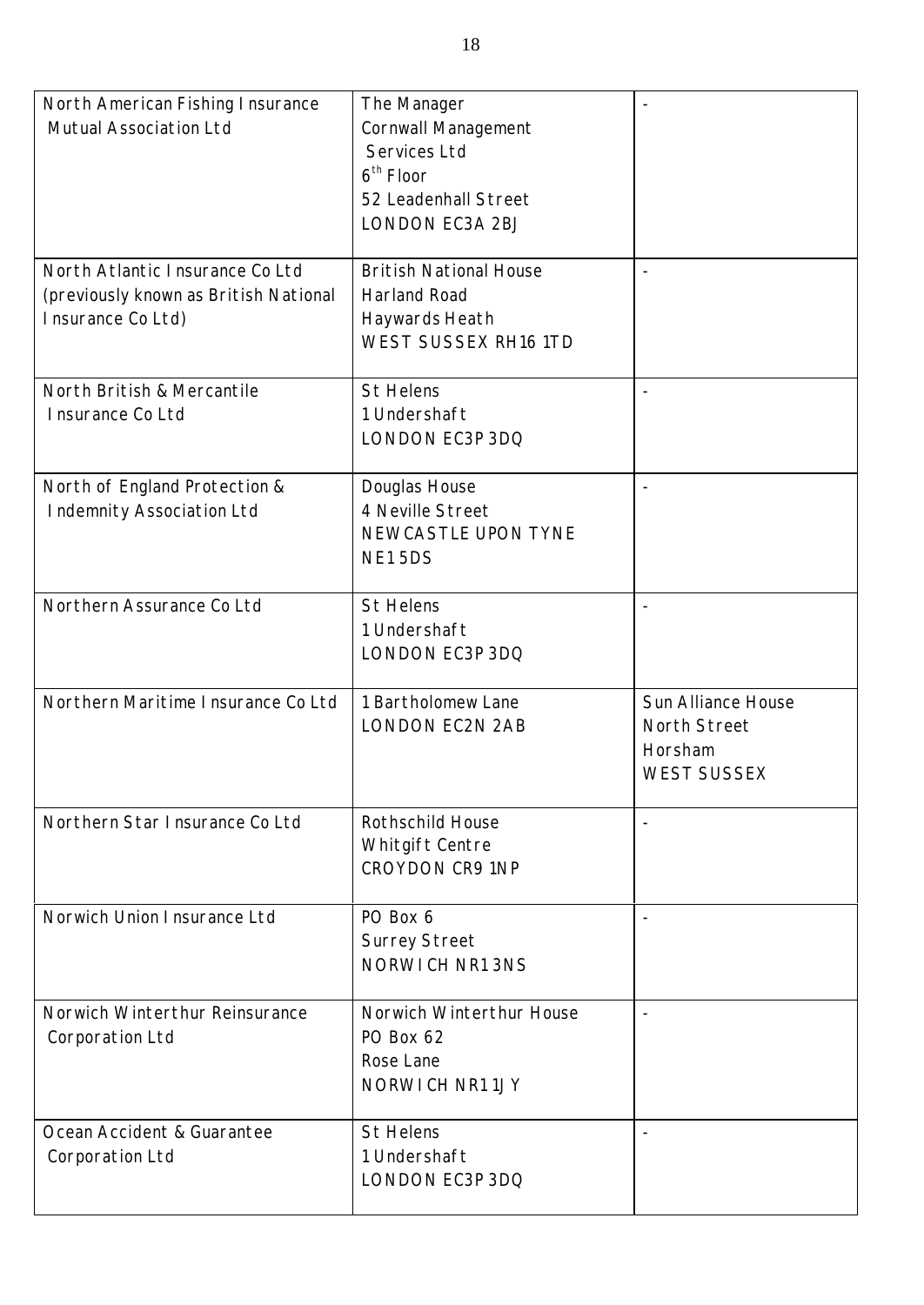| Ocean Marine I nsurance Co Ltd     | <b>St Helens</b><br>1 Undershaft<br>LONDON EC3P 3DQ                                   |                                                                       |
|------------------------------------|---------------------------------------------------------------------------------------|-----------------------------------------------------------------------|
| Org Re (U.K) Ltd                   | <b>Plantation House</b><br>5-8 Mincing Lane<br>LONDON EC3M 3JP.                       |                                                                       |
| Oslo Re-insurance Company (UK) Ltd | Three Quays<br><b>Tower Hill</b><br>LONDON EC3R 6DS                                   | 36/38 Fenchurch St<br>LONDON EC3M 3DQ                                 |
| Pacific & General Insurance Co Ltd | 37-39 Lime St<br>LONDON EC3M 7AY.                                                     | $\overline{\phantom{a}}$                                              |
| Palatine Insurance Co Ltd          | 71/77 Leadenhall Street<br>LONDON EC3A 2PQ                                            | $\overline{\phantom{a}}$                                              |
| Pan-Atlantic Insurance Co Ltd      | <b>Plantation House</b><br>Section S/G/E<br>31/35 Fenchurch Street<br>LONDON EC3M 3DX |                                                                       |
| Panfinancial Insurance Co Ltd      | International House<br>World Trade Centre<br><b>LONDON E1 9UN</b>                     |                                                                       |
| Pearl Assurance PLC                | High Holborn<br>LONDON WC2V 7EB                                                       | $\overline{\phantom{a}}$                                              |
| Permanent Insurance Co Ltd         | 7-10 Chandos Street<br><b>LONDON W1A 2LN</b>                                          |                                                                       |
| Phoenix Assurance PLC              | 1 Bartholomew Lane<br><b>LONDON EC2N 2AB</b>                                          | Marine Division<br>Phoenix House<br>Redcliff Hill<br>BRI STOL BS1 6SQ |
| Pine Top Insurance Co Ltd          | <b>Bankside House</b><br>107/112 Leadenhall Street<br><b>LONDON EC3A 4AD</b>          |                                                                       |
| Polygon I nsurance Co (UK) Ltd     | Three Quays<br><b>Tower Hill</b><br><b>LONDON EC3R 6DS</b>                            | <b>Byron House</b><br>Maid Marian Way<br><b>NOTTS NG1 6HS</b>         |
| Prudential Assurance Co Ltd        | 142 Holborn Bars<br><b>LONDON EC1N 2NH</b>                                            |                                                                       |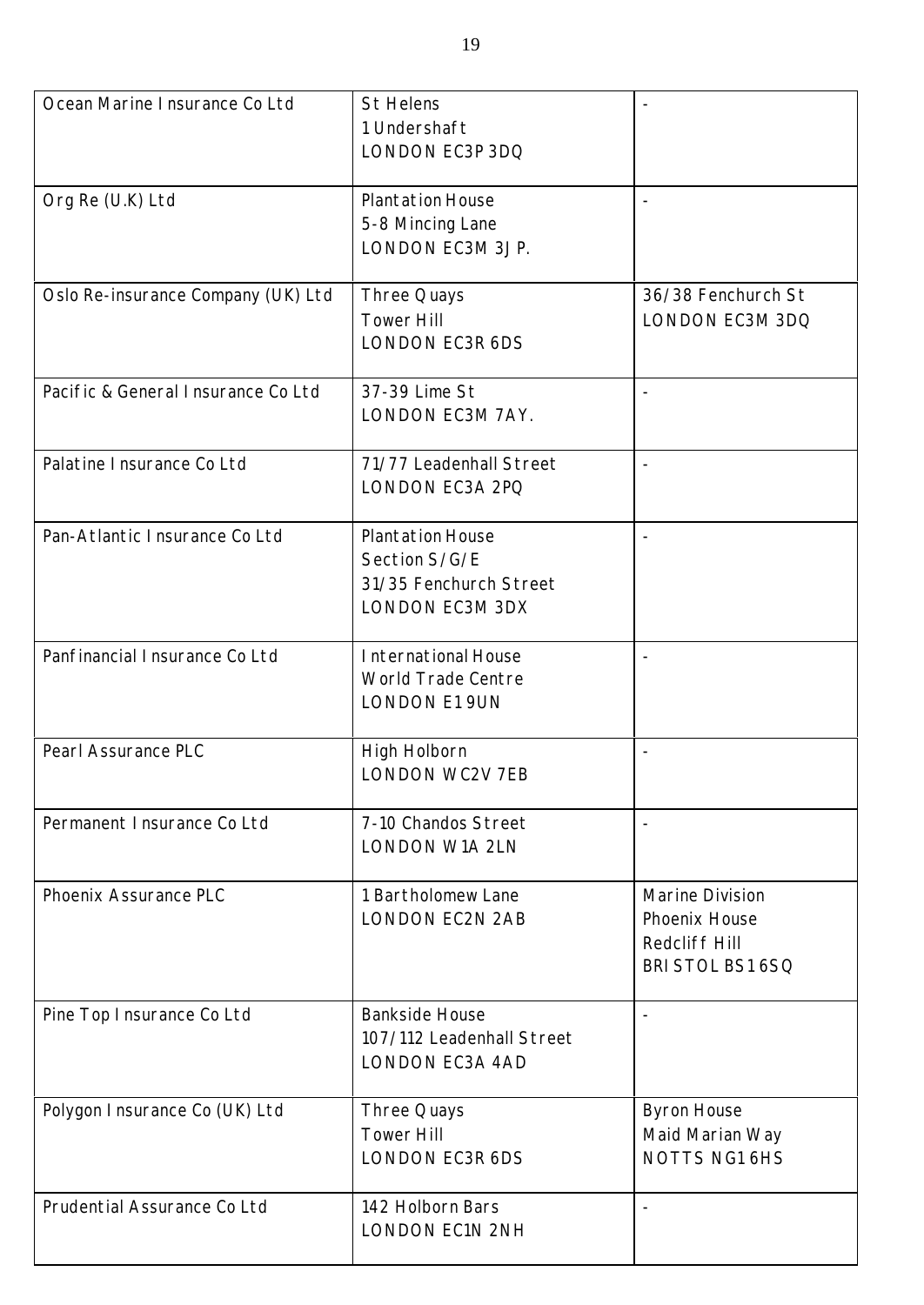| QBE International Insurance       | Corn Exchange             |                              |
|-----------------------------------|---------------------------|------------------------------|
| (London) Ltd                      | 55 Mark Lane              |                              |
|                                   | <b>LONDON EC3R 7NE</b>    |                              |
|                                   |                           |                              |
| QBE International Insurance Ltd   | Corn Exchange             |                              |
|                                   | 55 Mark Lane              |                              |
|                                   | <b>LONDON EC3R 7NE</b>    |                              |
|                                   |                           |                              |
| QBE Reinsurance (UK) Ltd          | Corn Exchange             |                              |
|                                   | 55 Mark Lane              |                              |
|                                   | <b>LONDON EC3R 7NE</b>    |                              |
| RSA Accident Repairs Ltd          | 1 Bartholomew Lane        | Sun Alliance House           |
|                                   | <b>LONDON EC2N 2AB</b>    | North St                     |
|                                   |                           | <b>HORSHAM</b>               |
|                                   |                           | W Sussex.                    |
|                                   |                           |                              |
| Reliance Marine I nsurance Co Ltd | Royal Exchange            | Guardian Royal Exchange      |
|                                   | <b>LONDON EC3V 3LS</b>    | Assurance Group              |
|                                   |                           | <b>Civic Drive</b>           |
|                                   |                           | <b>IPSWICH IP1 2AN</b>       |
| Reliance Mutual Insurance Co      | Three Quays               | English and American         |
| (Europe) Ltd                      | <b>Tower Hill</b>         | House                        |
|                                   | <b>LONDON EC3R 6DS</b>    | <b>Bruton Way</b>            |
|                                   |                           | <b>GLOUCESTER GL1 1DA</b>    |
|                                   |                           |                              |
| ReliaStar Reinsurance Group (UK)  | 6 <sup>th</sup> Floor     |                              |
| Ltd.                              | 1 Minster Court           |                              |
|                                   | Mincing Lane              |                              |
|                                   | <b>LONDON EC3R 7AA</b>    |                              |
| River Thames Insurance Co Ltd     | Sackville House           |                              |
|                                   | 143-149 Fenchurch St      |                              |
|                                   | LONDON EC3M 6BN           |                              |
| Riverstone Insurance (UK) Ltd     | 52-54 Leadenhall St       |                              |
|                                   | LONDON EC3A 2BJ.          |                              |
|                                   |                           |                              |
| Road Transport & General          | <b>General Buildings</b>  | <b>General Accident Fire</b> |
| Insurance Co Ltd                  | 77/83 Upper Richmond Road | and Life Assurance           |
|                                   | <b>LONDON SW15 2TB</b>    | Corporation                  |
|                                   |                           | Pitheavlis<br>PERTH PH2 ONH  |
|                                   |                           |                              |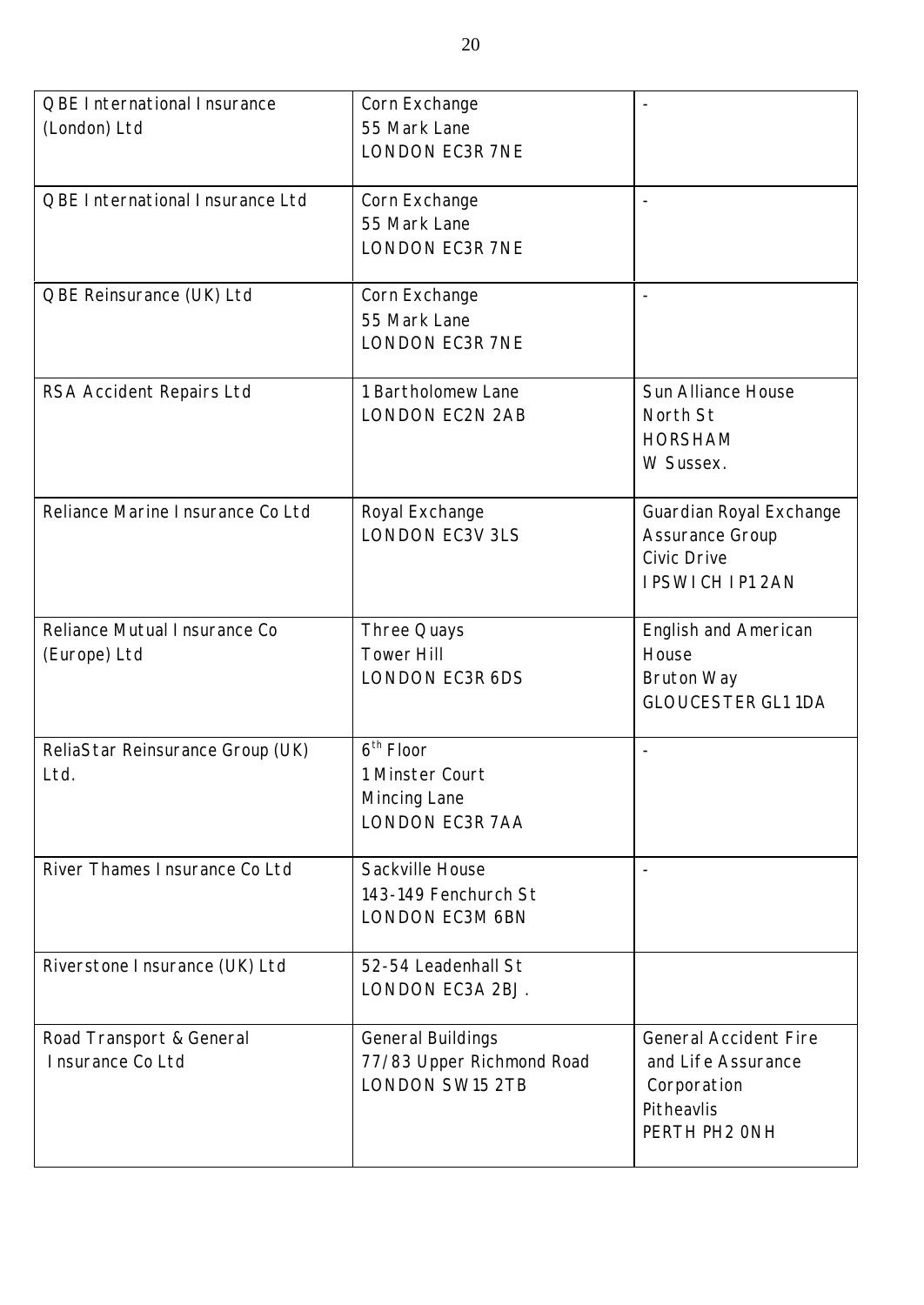| Royal Exchange Assurance                                                                        | Royal Exchange House<br><b>LONDON EC3V 3LS</b>                            | Guardian Royal Exchange<br><b>Assurance Group</b><br>Civic Drive<br><b>IPSWICH IP1 2AN</b> |
|-------------------------------------------------------------------------------------------------|---------------------------------------------------------------------------|--------------------------------------------------------------------------------------------|
| Royal Insurance (UK) Ltd                                                                        | <b>New Hall Place</b><br>LIVERPOOL L69 3EN                                |                                                                                            |
| Royal International Insurance<br>Holdings (previously known as Royal<br>Insurance (Global) Ltd) | Westgate House<br>9 Holborn<br>LONDON EC1N 2QE                            | <b>PO Box 144</b><br>New Hall Place<br>LIVERPOOL L69 3EN                                   |
| Royal London Mutual Insurance<br>Society Ltd                                                    | Royal London House<br>Middleborough<br><b>COLCHESTER</b><br>Essex CO1 1RA |                                                                                            |
| Royal and Sun Alliance Life and<br>Pensions Ltd                                                 | New Hall Place<br>Old Hall St<br>LIVERPOOL L69 3EN                        |                                                                                            |
| Royal and Sun Alliance Reinsurance<br>Ltd.                                                      | 246 Lime St<br><b>LONDON EC3M 7ND</b>                                     | New Hall Place<br>Old Hall St<br>LIVERPOOL L69 3EN.                                        |
| SR International Business Insurance<br>Co Ltd                                                   | 71-77 Leadenhall St<br><b>LONDON EC3A 3DE</b>                             | <b>English and American</b><br>House<br><b>Bruton Way</b><br><b>GLOUCESTER GL1 1DA</b>     |
| Scan Re-Insurance Co Ltd                                                                        | 31-33 Lime St<br><b>LONDON EC3M 7HR</b>                                   | 44-46 Old Steine<br>Brighton<br><b>SUSSEX BN1 1NH</b>                                      |
| Scor (UK) Co Ltd                                                                                | 3 American Square<br><b>LONDON EC3N 2LR</b>                               |                                                                                            |
| Scottish Eagle Insurance Co Ltd                                                                 | 4 Fenchurch St<br><b>LONDON EC3N 5BR</b>                                  |                                                                                            |
| Scottish Lion Insurance Co Ltd                                                                  | 3 Glenfinlas St<br>EDINBURGH EH3 6YY                                      | Latham House<br>16 Minories<br>LONDON EC3N 1AX.                                            |
| Scottish Union & National<br>Insurance Co                                                       | 18-22 Surrey St<br>NORWICH NR1 3NG.                                       | $\overline{\phantom{a}}$                                                                   |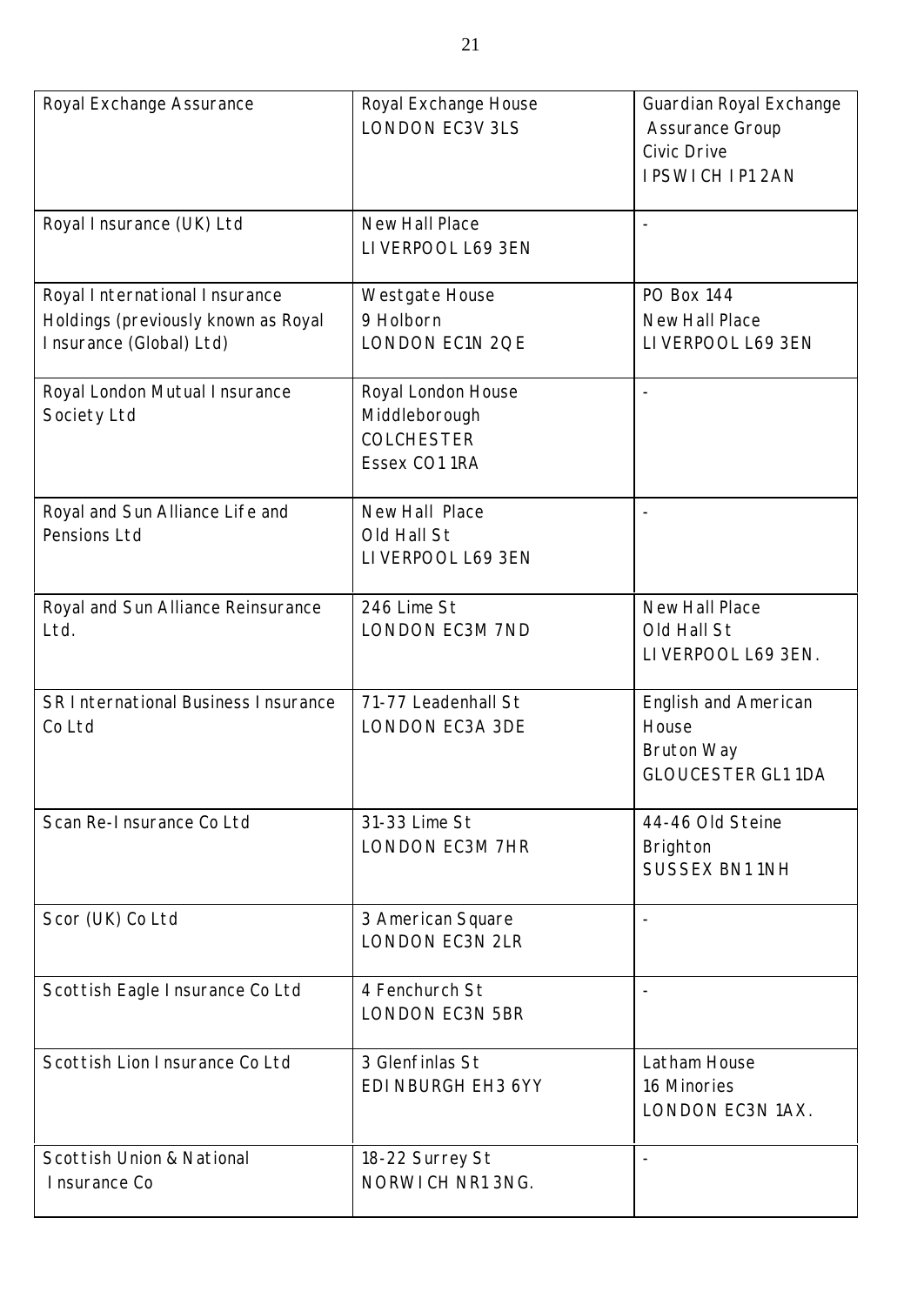| Sea Insurance Co Ltd                                                                             | 1 Bartholomew Lane<br><b>LONDON EC2N 2AB</b>                                                     | Sun Alliance House<br>North St<br>Horsham<br><b>WEST SUSSEX.</b> |
|--------------------------------------------------------------------------------------------------|--------------------------------------------------------------------------------------------------|------------------------------------------------------------------|
| Security Insurance Co (UK) Ltd                                                                   | 40 Lime St<br><b>LONDON EC3M 5BS</b>                                                             |                                                                  |
| Sirius (UK) Insurance PLC                                                                        | Regent Arcade House<br>252-260 Regent St<br><b>LONDON W1R 5DA</b>                                | $\overline{\phantom{m}}$                                         |
| Sirius Insurance Co (UK) Ltd                                                                     | St Mary Axe House<br>50-60 St Mary Axe<br><b>LONDON EC3A 8BJ</b>                                 |                                                                  |
| Skandia Marine Insurance Co (UK)<br>Ltd                                                          | 60 Fenchurch St<br>LONDON EC3M 4AQ                                                               |                                                                  |
| Sovereign I nsurance Co (UK) Ltd                                                                 | 10 Trinity Sq<br><b>LONDON EC3P 3AX</b>                                                          | Friars St<br><b>IPSWICH IP11TA</b>                               |
| Sovereign Marine & General<br>Insurance Co Ltd                                                   | 10 Trinity Square<br><b>LONDON EC3P 3AX</b>                                                      | <b>Friars Street</b><br><b>IPSWICH IP11TA</b>                    |
| Sphere Drake Insurance PLC                                                                       | 52/54 Leadenhall St<br>LONDON EC3A 2BJ                                                           | $\overline{a}$                                                   |
| St Paul Reinsurance Co Ltd                                                                       | <b>Tower House</b><br>38 Trinity Sq<br><b>LONDON EC3H 4HR</b>                                    |                                                                  |
| St Paul International Insurance Co<br>Ltd (previously known as St Katherine<br>Insurance Co Ltd) | 15-18 Lime St<br>LONDON EC3M 7AP.                                                                | $\overline{\phantom{a}}$                                         |
| <b>Standard Steamship Owners'</b><br>Protection & Indemnity Association<br>Ltd                   | International House<br>World Trade Centre<br>1 St Katherine's Way<br><b>LONDON E1 9UN</b>        |                                                                  |
| Standard Steamship Owners'<br>Protection & Indemnity Association<br>(Europe) Ltd                 | <b>International House</b><br>World Trade Centre<br>1 St Katherine's Way<br><b>LONDON E1 9UN</b> |                                                                  |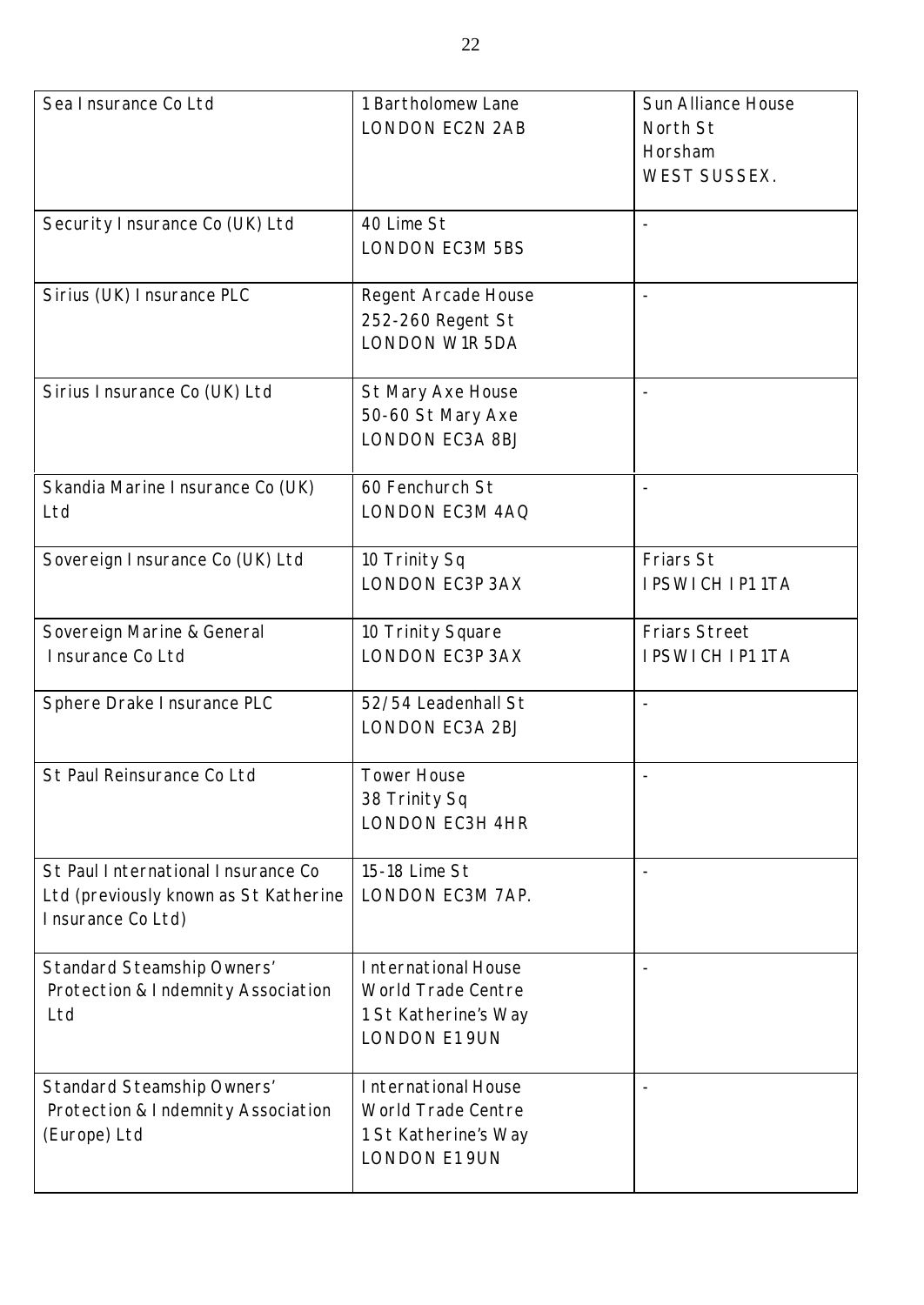| State Assurance Co Ltd                              | Royal Exchange House<br><b>LONDON EC3V 3LS</b>                            | Guardian Royal Exchange<br><b>Assurance Group</b><br><b>Civic Drive</b><br><b>IPSWICH IP1 2AN</b> |
|-----------------------------------------------------|---------------------------------------------------------------------------|---------------------------------------------------------------------------------------------------|
| Stockholm Reinsurance Co (UK) Ltd                   | Portsoken House<br>155-157 Minories<br><b>LONDON EC3N 1BU</b>             | Victory House<br>Castle Hill Ave<br>Folkestone<br>KENT CT20 2TF                                   |
| Stronghold Insurance Co Ltd                         | Norwich Winterthur House<br>Rose Lane<br>NORWICH NR11JY                   |                                                                                                   |
| Suecia and Marine Insurance Co (UK)<br>Ltd.         | $5th$ floor<br><b>Manlon House</b><br>71-74 Mark Lane<br>LONDON EC3R 7HT. |                                                                                                   |
| Sumitomo Marine & Fire<br>Insurance Co (Europe) Ltd | Sedgewick Forbes House<br>33 Aldgate High St<br><b>LONDON EC3N 1AS</b>    |                                                                                                   |
| Sun Alliance & London<br>Insurance PLC              | 1 Bartholomew Lane<br><b>LONDON EC2N 2AB</b>                              | Sun Alliance House<br>North St<br>Horsham<br><b>WEST SUSSEX</b>                                   |
| Sun Alliance I nsurance<br><b>International Ltd</b> | 1 Bartholomew Lane<br><b>LONDON EC2N 2AB</b>                              | Sun Alliance House<br>North Street<br>Horsham<br><b>WEST SUSSEX</b>                               |
| Sun Alliance Insurance UK Ltd                       | 1 Bartholomew Lane<br><b>LONDON EC2N 2AB</b>                              | Sun Alliance House<br>North Street<br>Horsham<br><b>WEST SUSSEX</b>                               |
| Sun Insurance Office Ltd                            | 1 Bartholomew Lane<br><b>LONDON EC2N 2AB</b>                              | Sun Alliance House<br>North Street<br>Horsham<br><b>WEST SUSSEX</b>                               |
| Sun Life Assurance Society PLC                      | 107 Cheapside<br><b>LONDON EC2V 6DU</b>                                   |                                                                                                   |
| Sun Life of Canada International<br>Assurance Ltd   | 107 Cheapside<br>LONDON EC2V 6DU                                          |                                                                                                   |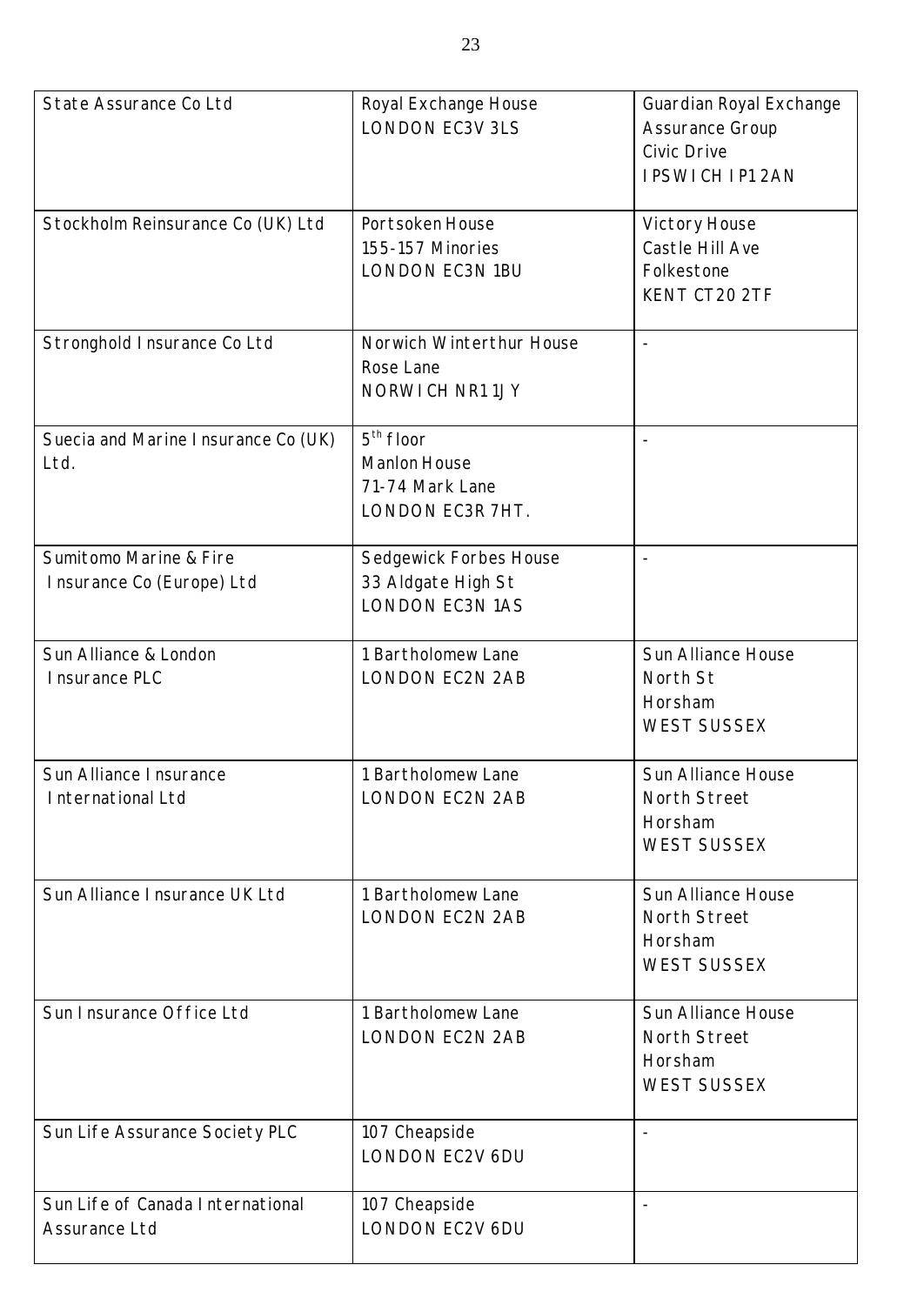| Sunderland Steamship Protection   | <b>Tavistock House</b>     | $\overline{\phantom{a}}$  |
|-----------------------------------|----------------------------|---------------------------|
| & Indemnity Association           | Borough Road               |                           |
|                                   | SUNDERLAND SR1 1PH         |                           |
|                                   |                            |                           |
| Swiss Reinsurance Co UK Ltd       | 71-77 Leadenhall St        |                           |
|                                   | LONDON EC3A 2PQ            |                           |
|                                   |                            |                           |
| Terra Nova Insurance Co Ltd       | Terra Nova House           | $\overline{\phantom{a}}$  |
|                                   |                            |                           |
|                                   | 41-43 Mincing Lane         |                           |
|                                   | <b>LONDON EC3R 7SP</b>     |                           |
|                                   |                            |                           |
| The Britannia Steam Ship          | New City Court             |                           |
| Insurance Association Ltd         | 20 St Thomas St            |                           |
|                                   | <b>LONDON SE1 9RR</b>      |                           |
|                                   |                            |                           |
| The Charter Reinsurance Co Ltd    | 40 Lime St                 |                           |
|                                   | <b>LONDON EC3M 5BS</b>     |                           |
|                                   |                            |                           |
| The Employers' Liability          | <b>St Helens</b>           |                           |
| <b>Assurance Corporation Ltd</b>  | 1 Undershaft               |                           |
|                                   | LONDON EC3P 3DQ            |                           |
|                                   |                            |                           |
| The Shipowners' Mutual Insurance  | International House        | $\overline{\phantom{a}}$  |
| (Seamen's Benefits)               | World Trade Centre         |                           |
| <b>Association Ltd</b>            | 1 St Katherine's Way       |                           |
|                                   | LONDON E1 9UN.             |                           |
|                                   |                            |                           |
| The Swiss Re Life & Health Ltd.   | 16 Charlotte St            | Moorfields House          |
|                                   | EDI NBURGH EH2 4YS         | <b>Moorfields</b>         |
|                                   |                            | LONDON EC2Y 9AL.          |
|                                   |                            |                           |
| The Trinity Insurance Co Ltd      | Aldwych House              | <b>Trident House</b>      |
|                                   | <b>LONDON EC3B 4JP</b>     | <b>Russell St</b>         |
|                                   |                            |                           |
|                                   |                            | <b>GLOUCESTER GL1 1EL</b> |
| The United Friendly General       | <b>Federation House</b>    |                           |
|                                   | 29 Linkfield Land          |                           |
| Insurance Ltd                     |                            |                           |
|                                   | Redhill                    |                           |
|                                   | <b>SURREY RH1 1JH</b>      |                           |
|                                   |                            |                           |
| The United Kingdom Freight,       | <b>International House</b> | Northside House           |
| Demurrage and Defence Association | 26 Creechurch Lane         | Mount Pleasant            |
| Ltd                               | <b>LONDON EC3A 5BA</b>     | Cockfosters               |
|                                   |                            | <b>HERTS</b>              |
|                                   |                            |                           |
| The West of England Shipowners'   | International House        |                           |
| Mutual Insurance Association      | 1 St Katherine's Way       |                           |
| (London) Ltd                      | <b>LONDON E1 9UE</b>       |                           |
|                                   |                            |                           |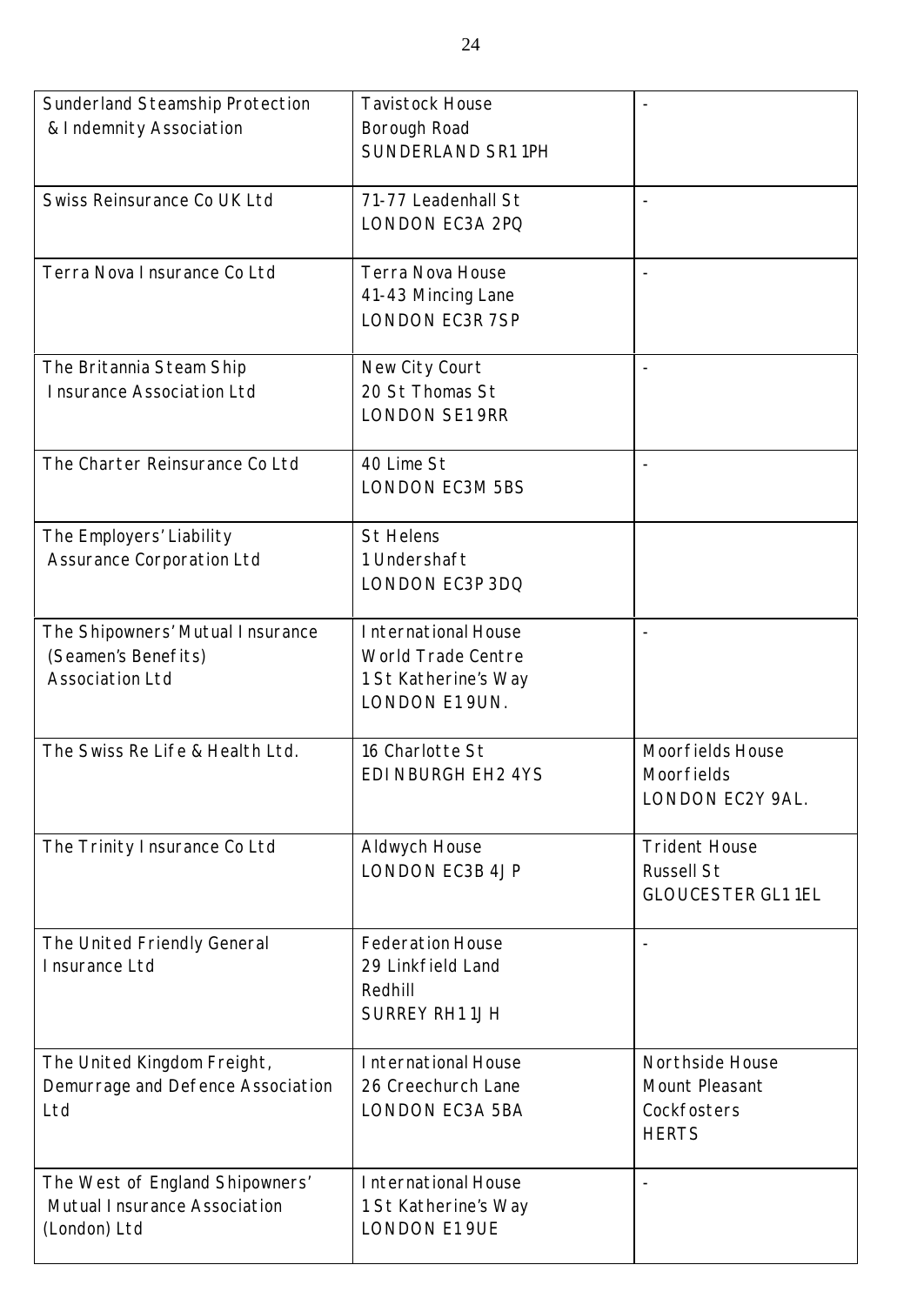| The World Marine & General           | <b>Dunster House</b>   | $\overline{\phantom{a}}$     |
|--------------------------------------|------------------------|------------------------------|
| I nsurance PLC                       | Mark Lane              |                              |
|                                      | <b>LONDON EC3P 3AD</b> |                              |
|                                      |                        |                              |
| Toa-Re Insurance Co (UK) Ltd         | 40 Lime St             |                              |
|                                      | <b>LONDON EC3M 7BS</b> |                              |
|                                      |                        |                              |
|                                      |                        |                              |
| Tobacco I nsurance Co Ltd            | <b>Windsor House</b>   | $\overline{\phantom{a}}$     |
|                                      | 50 Victoria St         |                              |
|                                      | LONDON SW1H ONL        |                              |
|                                      |                        |                              |
| Tokio Marine & Fire Insurance Co     | 10 Trinity Sq          |                              |
| (UK) Ltd                             | <b>LONDON EC3</b>      |                              |
|                                      |                        |                              |
| Touchline I nsurance Co Ltd          | <b>Gan House</b>       | $\overline{\phantom{a}}$     |
|                                      | Arthur St              |                              |
|                                      | LONDON EC4R 9BJ        |                              |
|                                      |                        |                              |
|                                      |                        |                              |
| Tryg-Baltica International (UK) Ltd  | 37-39 Lime St          |                              |
|                                      | <b>LONDON EC3M 7AY</b> |                              |
|                                      |                        |                              |
| UIC Insurance Co Ltd                 | 15-18 Lime St          |                              |
|                                      | <b>LONDON EC2M 3AP</b> |                              |
|                                      |                        |                              |
| UNUM Life I nsurance Co of America   | Milton Court           |                              |
|                                      | Dorking                |                              |
|                                      | <b>SURREY RH3 3LZ</b>  |                              |
|                                      |                        |                              |
| Ulster Marine Insurance Co Ltd       | 5 Donegal Sq South     | <b>General Accident Fire</b> |
|                                      | <b>BELFAST BT1 5JP</b> | and Life Assurance           |
|                                      |                        |                              |
|                                      |                        | Corporation                  |
|                                      |                        | Pithleavis                   |
|                                      |                        | PERTH PH2 ONH                |
|                                      |                        |                              |
| Underwriting Indemnity Co Ltd        | 25-26 Lime St          |                              |
|                                      | LONDON EC3M 7HR.       |                              |
|                                      |                        |                              |
| Union Marine & General Insurance     | 1 Bartholomew Lane     | Sun Alliance House           |
| Co Ltd                               | <b>LONDON EC2N 2AB</b> | North St                     |
|                                      |                        | Horsham                      |
|                                      |                        | W SUSSEX.                    |
|                                      |                        |                              |
| Unionamerica Insurance Co Ltd        | 85 Gracechurch St      | 77 Gracechurch St            |
|                                      |                        |                              |
|                                      | LONODN EC3V 0AA        | LONDON EC3V ODA              |
|                                      |                        |                              |
| Unione I taliana (UK) Reinsurance Co | 85 Gracechurch Street  | $\blacksquare$               |
| Ltd                                  | <b>LONDON EC3V OAA</b> |                              |
|                                      |                        |                              |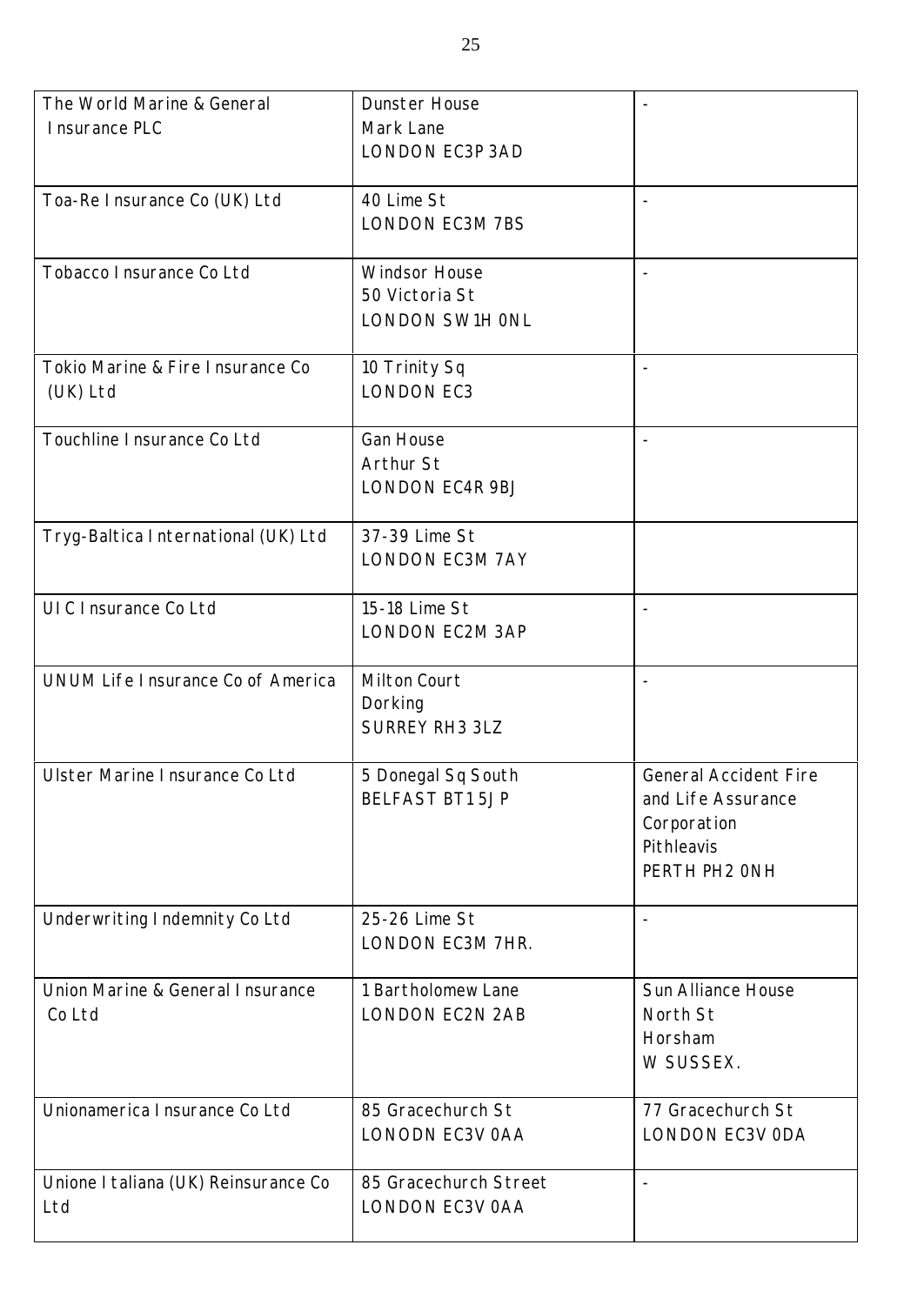| United Friendly General Insurance<br>Ltd             | <b>Federation House</b><br>29 Linkfield Lane<br>Redhill<br><b>SURREY RH1 1JH.</b>        |                                                                                 |
|------------------------------------------------------|------------------------------------------------------------------------------------------|---------------------------------------------------------------------------------|
| United Standard Insurance Co Ltd<br>(in liquidation) | Durgates<br>Wadhurst<br>E SUSSEX TN5 6DF                                                 |                                                                                 |
| University Life Assurance Society                    | 4 Coleman St<br><b>LONDON EC3R 5AP</b>                                                   | Equitable Life House<br><b>Walton St</b><br>Aylesbury<br>BUCKS HP21 7QW         |
| Victory Health Reinsurance Ltd                       | Temple Court<br>11 Queen Victoria St<br><b>LONDON EC4N 4TP</b>                           | Victory House<br>Castle Hill Avenue<br>Folkestone<br>KENT CT20 2TF              |
| Victory Reinsurance Ltd                              | Temple Court<br>11 Queen Victoria Street<br><b>LONDON EC4N 4TP</b>                       | Victory House<br>Castle Hill Avenue<br>Folkestone<br>KENT CT20 2TF              |
| WASA International (UK)<br>Insurance Co Ltd          | Three Quays<br><b>Tower Hill</b><br><b>LONDON EC3R 6DS</b>                               | English and American<br>House<br><b>Bruton Way</b><br><b>GLOUCESTER GL1 1DA</b> |
| Walbrook Insurance Co Ltd                            | 40 Bermondsey St<br><b>LONDON SE1 3UD</b>                                                |                                                                                 |
| Wausau I nsurance Co (UK) Ltd                        | 10 Trinity Sq<br><b>LONDON EC3P 3AX</b>                                                  |                                                                                 |
| Wesleyan Assurance Society                           | <b>Colmore Circus</b><br><b>BI RMI NGHAM B4 6AR</b>                                      |                                                                                 |
| Westminster Insurance Co Ltd                         | Sentry House<br>500 Avebury Boulevard<br><b>CENTRAL MILTON KEYNES</b><br><b>MK9 2I A</b> |                                                                                 |
| Windsor Life Assurance Co Ltd                        | <b>Windsor House</b><br><b>Telford Centre</b><br><b>TELFORD TF3 4NB</b>                  |                                                                                 |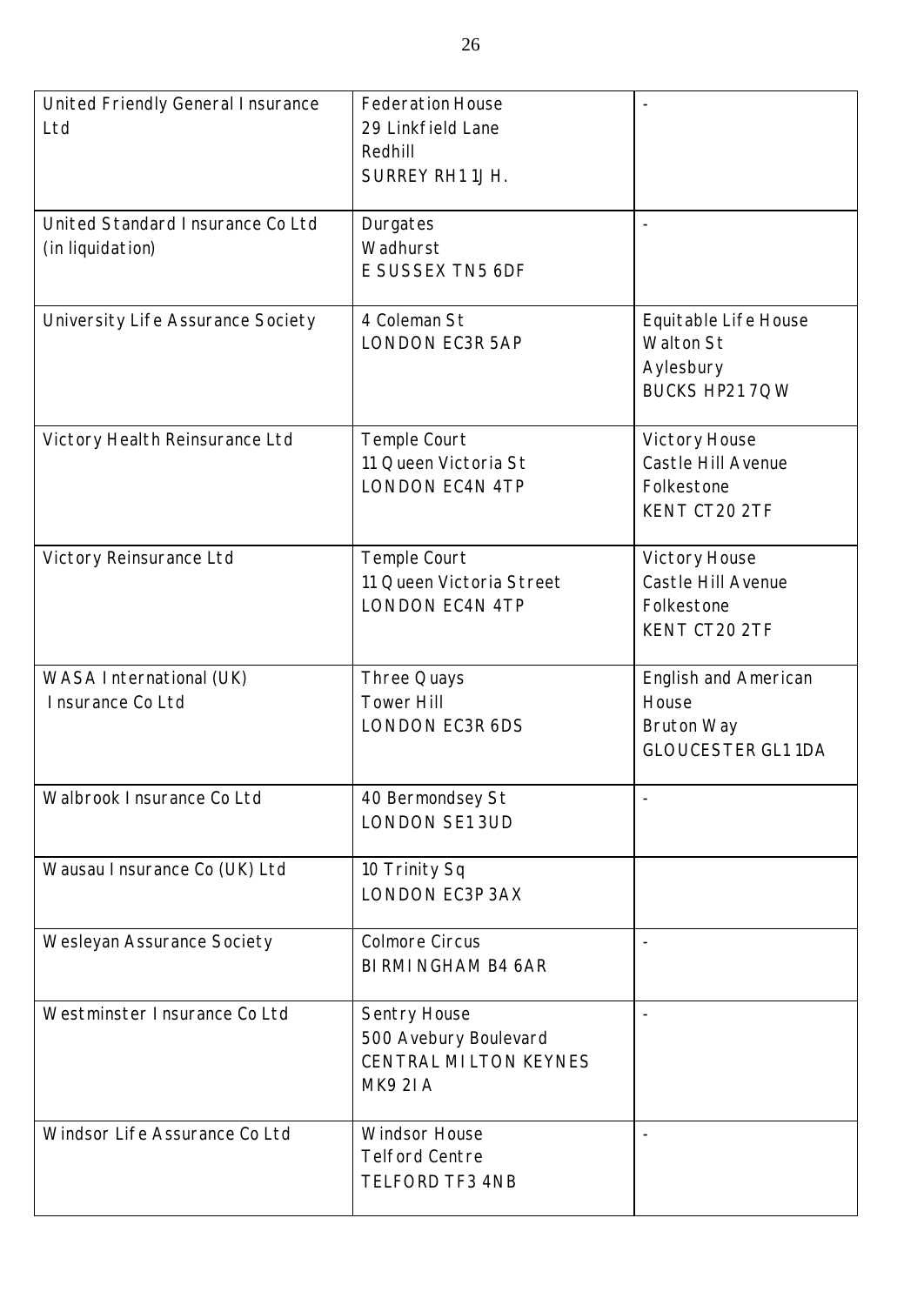| Winterthur International Insurance<br>Co (UK) Ltd | <b>Winterthur House</b><br>34 Leadenhall St<br><b>LONDON EC3A 1AT</b> |                                                                                                  |
|---------------------------------------------------|-----------------------------------------------------------------------|--------------------------------------------------------------------------------------------------|
| World Auxiliary Insurance<br>Corporation Ltd      | <b>St Helens</b><br>1 Undershaft<br>LONDON EC3P 3DQ                   | $\overline{a}$                                                                                   |
| Worldwide Re-Assurance Co Ltd                     | Old Bank House<br><b>Thames St</b><br>Windsor<br><b>BERKS S14 1PZ</b> |                                                                                                  |
| Yasuda Fire & Marine Insurance Co<br>Europe Ltd   | 40 Lime St<br><b>LONDON EC3M 5BS</b>                                  | $\overline{a}$                                                                                   |
| Yorkshire Insurance Co Ltd                        | 2 Rougier St<br>YORK YO1 1HR                                          | <b>General Accident Fire</b><br>and Life Assurance<br>Corporation<br>Pithleavis<br>PERTH PH2 ONH |
| Zeneca Insurance Co Ltd                           | 246 Bishopsgate<br><b>LONDON EC2M 4BP</b>                             |                                                                                                  |
| Zurich International (UK) Ltd                     | Zurich House<br>Stanhope Rd<br>PORTSMOUTH PO1 1DU                     |                                                                                                  |
| Zurich Specialities London Ltd                    | 31/35 Fenchurch St<br><b>LONDON EC3M 3DI</b>                          |                                                                                                  |

I hereby certify that the companies listed above were residents of the United Kingdom for the purposes of United Kingdom tax for the three months ended 31 December 2000.

Signed: Date: Date: Date: Date: Date: Date: Date: Date: Date: Date: Date: Date: Date: Date: Date: Date: Date:  $\sim$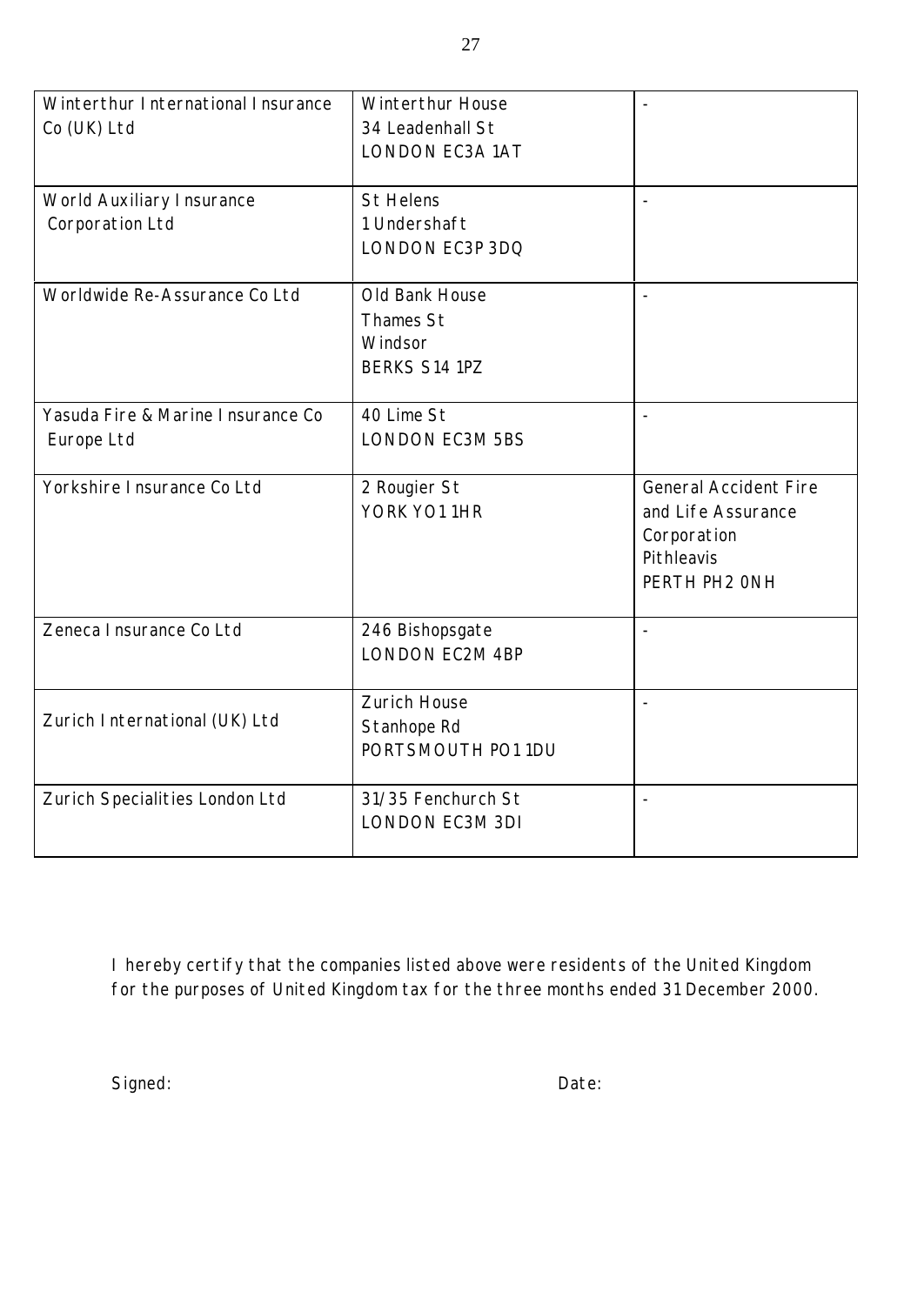# *LIST OF OVERSEAS INSURANCE COMPANIES CURRENTLY EXEMPT FROM FET*

| <b>Country</b> | <b>Company</b>                                                                                                                                                                                                           |
|----------------|--------------------------------------------------------------------------------------------------------------------------------------------------------------------------------------------------------------------------|
| Finland        | Pohjola Insurance Co. Ltd.<br>Trygg - Hansa Insurance Co                                                                                                                                                                 |
| France         | <b>Abeille Reassurances</b><br>Assurances du Groupe de Paris<br>Assurances Generales de France IART<br>Assurances Generales de France Marine Aviation Transport (AGF MAT)<br>Assurances Generales de France Vie (AGFVIE) |
|                | Axa Reassurance<br>Caisse Centrale de Reassurance<br>Comite d'Etudes et de Services des Assureurs Maritimes et Transports (CESAM)<br>Compagnie Europeenne de Reassurances                                                |
|                | Compagnie Le Continent<br>Compagnie La Protectrice IARD<br>Compagnie La Reunion Francaise<br>Compagnie Transcontinentale de Reassurance SA                                                                               |
|                | <b>GAN</b> Incendie Accidents<br><b>GMF</b> Re<br>La Concorde<br>La Mutuelle du Mans Assurances IARD                                                                                                                     |
|                | Pool Francais D'Assurance des Risques Atomiques<br><b>Preservatrice-Fonciere Assurances</b><br><b>RAS</b>                                                                                                                |
|                | Societe Anonyme Francaise de Reassurances<br>Societe Commerciale de Reassurance<br>Societe de Reassurances des Assurances Mutuelles Agricoles (SOREMA)<br><b>SCOR Reassurance</b>                                        |
|                | <b>SCOR Reinsurance</b><br><b>SCOR SA</b><br><b>SCOR Vie</b>                                                                                                                                                             |
| Germany        | Aggrippina Ruck<br>Albingia Versicherungs AG<br>Allianz Aktiengesellschaft Holding                                                                                                                                       |
|                | <b>Bayerische Ruck</b><br>E & S Ruckversicherungs-AG<br>ERC Aachener Ruckversicherungs Gesellschaft-AG<br>ERC Frankona Ruckversicherungs-AG                                                                              |
|                | Europa Ruck AG<br>Gerling-Konzern Allgemeine Versicherungs AG<br>Gerling-Konzern Globale Ruck<br><b>Hannover Ruck</b>                                                                                                    |
|                | Hanseatica Ruck<br>Kolnische Ruck (Cologne Re)<br>Munich Re                                                                                                                                                              |
|                | Provinzial-Feuerversicherungsanstalt der Rheinprovinz<br>$R+V$ Versicherung AG **<br>Tela Versicherung Aktiengesellschaft                                                                                                |
|                | Thuringia Versicherungs AG<br>Victoria Ruck<br>Wurttembergische AG                                                                                                                                                       |